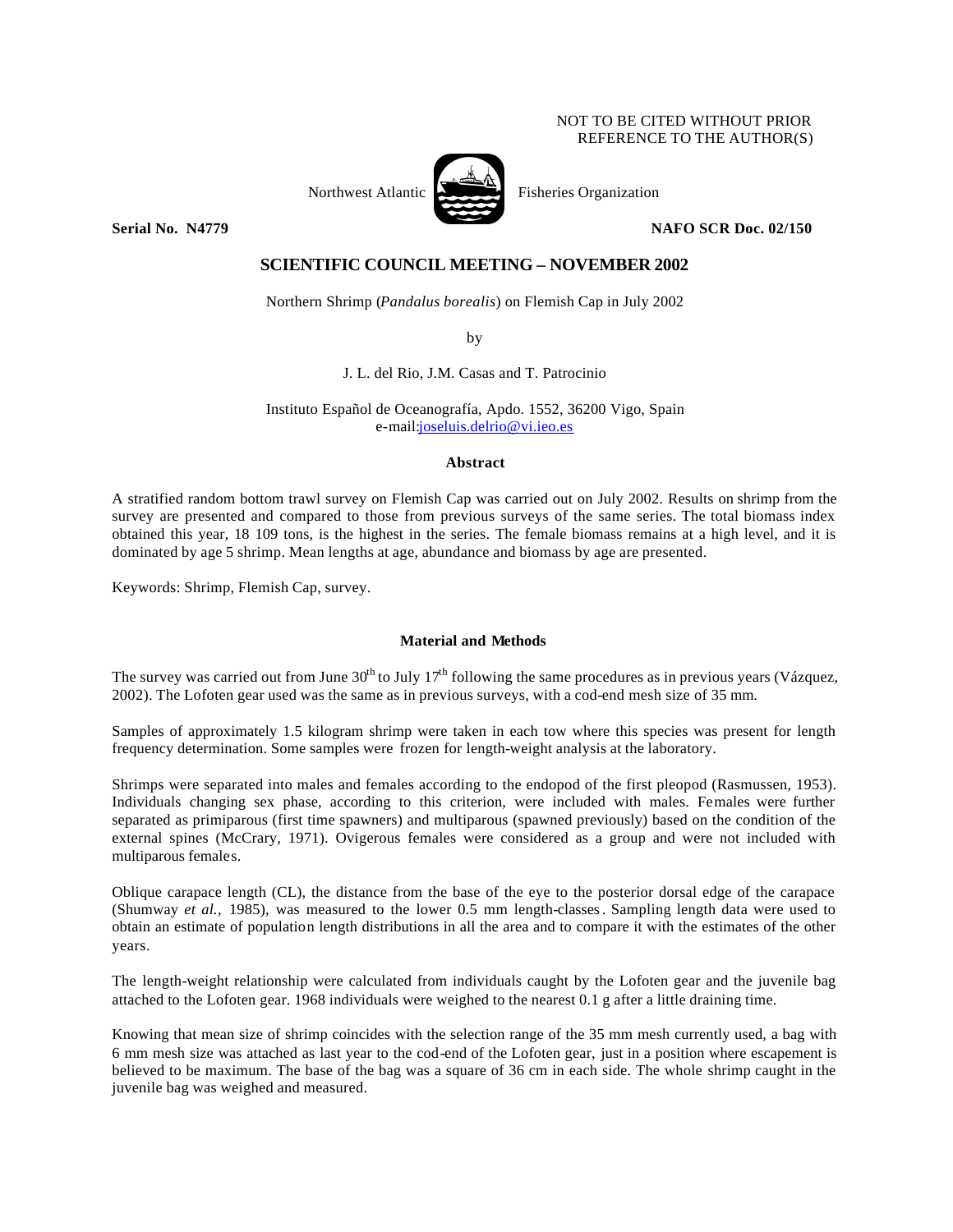Skúladóttir and Diaz (2001) present the first age assessment by Modal analysis using the Mix software (MacDonald and Pitcher, 1979) of the shrimp caught in the EU survey in the years 1988-2001. In 2002 a modal analysis of the length distribution to estimate age structure was carried out using the same method and compared with previous results reported by Skúladóttir and Diaz (2001).

#### **Results**

A total of 120 valid bottom trawls were completed with Lofoten trawl gear in Flemish Cap. Shrimp appeared in 111 sets and catches per tow were highly variable (from 5 g to 110 kg).

#### **Biomass**

Total shrimp biomass estimated by swept area method and average catch per mile from 1988 to 2002 are presented in Table 1. The biomass index obtained this year, 18 109 tons, is the highest in the series.

Biomass distributions estimated by strata from 1988 to 2002 are shown in Table 2. The presence of shrimp in shallowest strata, with depths less than 257 m (140 fathoms), was scarce in the first years (1988-1994). However, since 1995, a noticeable amount of shrimp occurred in these strata. In the last three years the biomass in shallowest strata increased from 1 875 tons in 2000 to 3 458 tons in 2001 and 5 332 tons in 2002 (Table 2), as a probably consequence of the abundance of the youngest age classes. The highest biomass estimated from 1988 to 1997 was obtained in strata 12 and 14 (201-300 fathoms), from 1998 to 2001 in strata 10 and 11 (141-200 fathoms) and in 2002 for first time the highest biomass estimated was obtained in stratum 3 (101-140 fathoms).

Biomass distribution observed during the survey is presented in Figure 1. The results show that shrimp occurred mainly between 253 m and 547 m (141-300 fathoms). Catches never exceeded 10 kg/tow in the shallowest area in the centre of the bank. The three highest catch (110.2, 110.3 and 100.4 kg) occurred in the East of the Cap at intermediate depth strata.

#### **Adult stock, female biomass**

Total biomass estimates by the series of bottom trawl surveys on Flemish Cap from 1988 to 2002 are shown in Table 1. These estimations are quite variable due to predominant sizes of the shrimp are in the selection range of the cod-end mesh size used, so the biomass estimations are clearly affected by small changes in cod-end mesh size. To solve this problem it was proposed to use only the shrimp bigger than 20 mm CL (Table 1). The biomass for shrimp bigger than 20 mm CL tried to be an index of the adult biomass not affected by differences in the cod-end mesh size used. The 20 mm CL was chosen because it is approximately the limit between 3 and 4 years old shrimp in this season (Garabana, 1999). The use of female biomass estimate is also an index not affected by small changes in mesh size, and it is the one used by the NAFO Scientific Council, so it was also included in Table 1.

The standard gear used in those surveys was a Lofoten with a cod-end mesh size of 35 mm with the exception of the 1994 survey when a 40 mm cod-end mesh size was used, and the 1998 survey, when a liner of 25 mm was used. Consequently, the biomass index in 1994 is supposed to be underestimated and that of 1998 could have been overestimated by a factor of two (del Río, 1998). In order to make comparable the biomass indices of all surveys, the variations due to the different cod-end mesh size must be removed.

In Figure 2 the adult biomass estimates are compared with the total biomass and female biomass along the series. Differences between these quantities in each year correspond to the catch or not of small shrimp, those size classes that are more directly affected by small changes in the cod-end mesh size. The differences between the total biomass and the adult biomass were small in the 1988-1997 period. The differences ranged between 1.6 % and 12.1 % of the total, that is, the greater portion of shrimp catch was bigger than 20 mm CL. The small variations in these percentages over the period could be mainly due to the intrinsic variability of trawl catches and not to differences in small shrimp abundance. The difference between both biomass estimates was 37.8 % in 1998 when a 25 mm liner was used, and not comparable conclusions can be thrown. From 1999 to 2002 the differences increased and always were greater than 20 % in all years, the highest observed rates for a 35 mm cod-end mesh size and in this survey the difference between the total biomass and the adult biomass reached the 33,7 %. It was attributed to some increase in small shrimp abundance.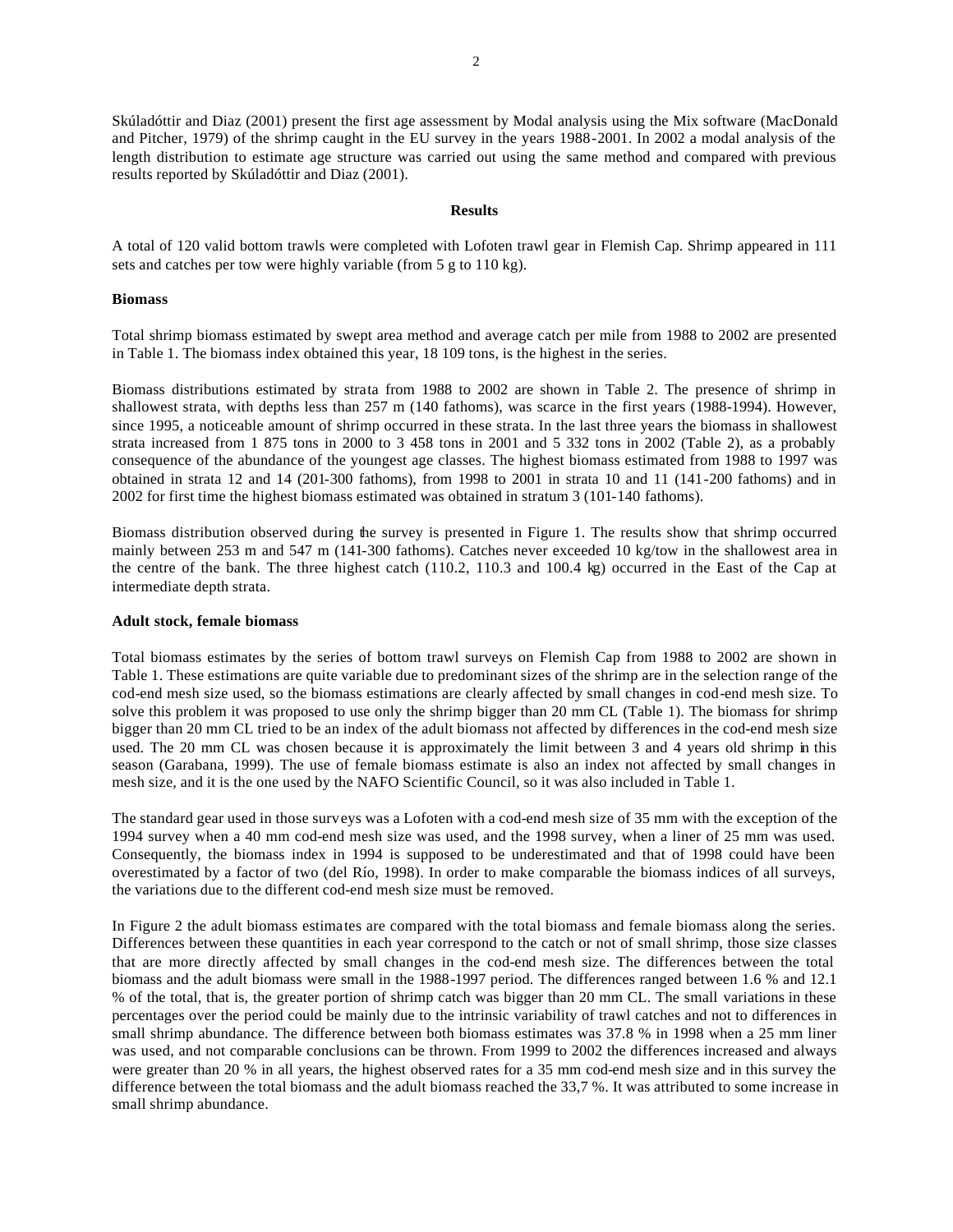### **Length frequencies**

Length frequencies and percentages by sex from the 2002 survey are shown in Table 3. These length frequencies are split into males, primiparous females, multiparous females and ovigerous females. The 2002 survey catches contained 53.33 % males and 46.67 % females (26.65 % primiparous, 20.01 % multiparous and 0.01 % ovigerous). The percentage of ovigerous females is smaller than in the last three years, because the survey finished on July  $17<sup>th</sup>$ , that is, early for the spawning period in Flemish Cap, which begins between the end of July and the beginning of August (Mena, 1991). Males presented a CL between 8.5 and 26.0 mm. Females presented a CL between 15.5 and 32.5 mm comprising the groups: 15.5-28.5 mm primiparous, 18.0-32.5 mm multiparous and 22.0-24.5 mm ovigerous.

Length frequencies by strata are shown in Table 4. The older individuals have generally a tendency to be more numerous at greater depths (Skúladóttir, 2001).

In this survey as in previous years, the results indicate that the minimum shrimp size increases with depth:

| Strata   |         | Depth range |         |  |  |  |  |
|----------|---------|-------------|---------|--|--|--|--|
|          | Meters  | Fathoms     | (mm CL) |  |  |  |  |
|          | 147-182 | 81-100      | 8.5     |  |  |  |  |
| $3$ to 6 | 183-256 | 101-140     | 9.5     |  |  |  |  |
| 7 to 11  | 257-360 | 141-200     | 10.0    |  |  |  |  |
| 12 to 15 | 361-547 | 201-300     | 16.0    |  |  |  |  |
| 16 to 19 | 548-725 | 301-400     |         |  |  |  |  |

Figure 3 shows shrimp length distribution on Flemish Cap from 1994 to 2002. Modal groups named with the same letter belong to the same year-class (Table 7b and 10) according to the previous results of age analysis carried out by Skúladóttir and Diaz (2001) and the modal analysis of this year. In the 1998 survey, length frequencies by strata show an increase of small shrimp in shallower water, but it could be explained by the small size of the cod-end mesh used that year (25 mm instead of 35 mm), as it was already commented. In the 2002 survey appears a prominent peak of about 18 mm CL in males, due to increase in small shrimp abundance (age 3).

## **Length-weight relationship**

Length-weight relationship for males and females in year 2002 are illustrated in Figure 4. Length-weight equations by sex were for this period:

| For males:               | $W = 0.0007 \times CL^{2.9333}$ | (N= 964, $r^2=0.99$ ) |
|--------------------------|---------------------------------|-----------------------|
| For primiparous females: | $W = 0.0010 * CL^{2.8384}$      | (N= 539, $r^2$ =0.92) |
| For multiparous females: | $W = 0.0011 * CL^{2.8069}$      | (N= 465, $r^2=0.92$ ) |
| For sexes combined:      | $W = 0.0007 \times CL^{2.9278}$ | $(N=1968, r^2=0.99)$  |

where W is weight in g and CL is the oblique carapace length in mm.

 Weight by length-class of shrimp for years 1989-2002 is shown in Table 5 and it was observed that weights of this year are lightly lower than those observed in 2001 and roughly equal to those obtained from 1997 to 2000.

### **Small mesh size bag on the cod-end**

The length distribution of shrimp obtained in the survey with the Lofoten gear did not record adequately the small size groups. The use of a small mesh size bag attached to the cod-end to collect a portion of the small size shrimp escaping through the meshes is a common alternative, and it was used in the last two surveys (2000 and 2001) and in the current one. Total catch and length frequencies in absolute values are presented in Table 6. The total catch was around 6 times bigger in this survey than in 2001, both in weight and number. The length distribution is presented in Figure 5, joint to results from the 2000 and 2001 surveys (Diaz, 2001).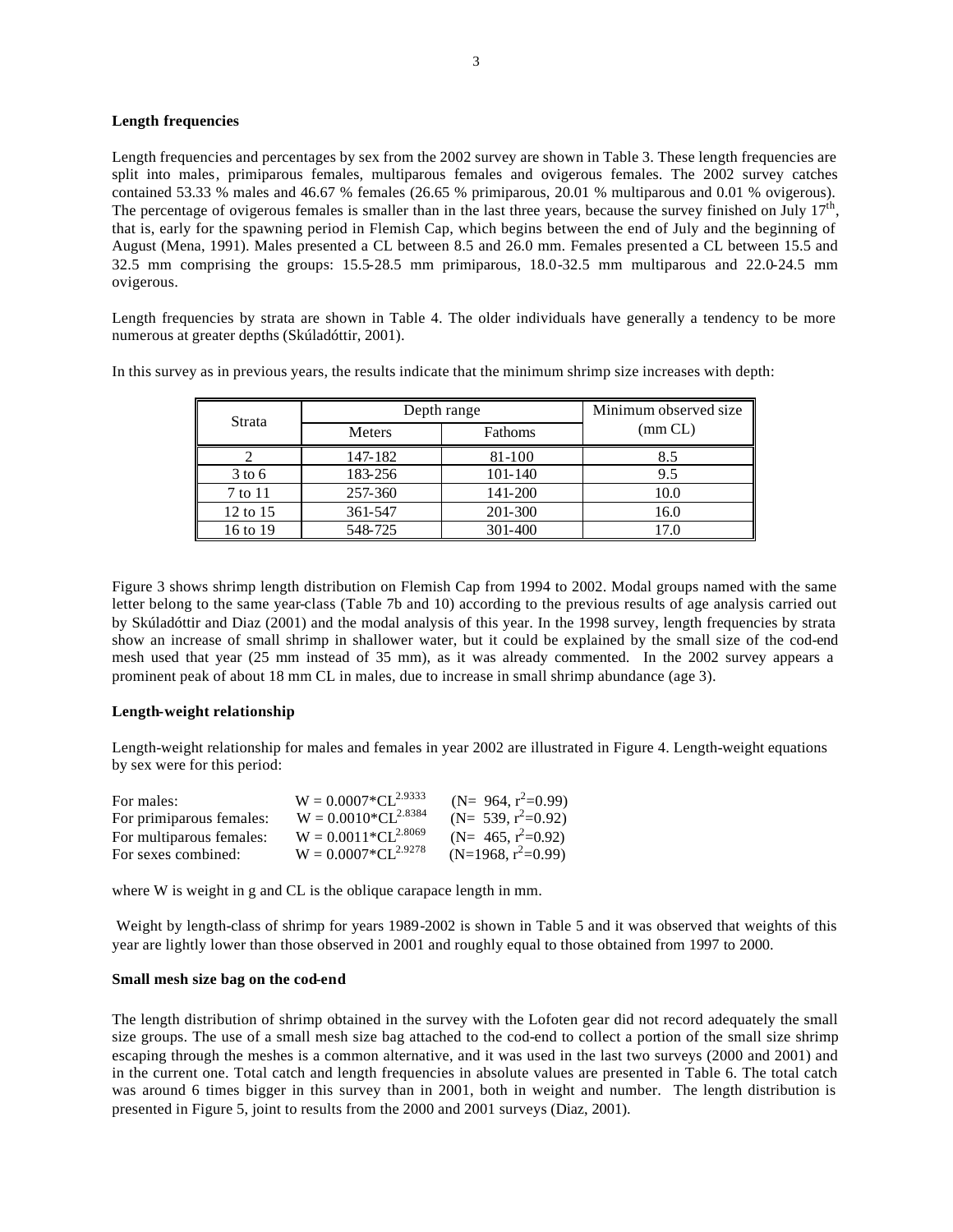#### **Age structure**

Table 7a, b shows the preliminary interpretation of shrimp modal groups and ages from length distribution of the gear Lofoten and juvenile bag used.

Skúladóttir and Diaz (2001) present the age assessment of the shrimp caught from 1988 to 2001 in the surveys and the results indicated the presence always of four age groups, the 3 to 6 year olds, and sometimes also 2 and 7 year olds. In 2002 a similar modal analysis of the length distribution to estimate age structure was realized and the proportion, average size and standard deviation of age/maturity groups in Lofoten gear are shown in Table 8, according to Unnur Skúladóttir (personal communication). The results of the modal analysis indicated the presence of seven age groups shrimp in this year and age at sex change is at age 4. The youngest modal group (age 1) is scarcely represented and the component at 18,49 mm CL (age 3), accounting for 41,3% of the total catch in numbers. Females were split into primiparous (age 4 and 5) and multiparous (age from 4 to 7). The same modal analysis of the shrimp length distribution obtained with juvenile bag was realized from 2000 to 2002 and the results, according Unnur Skúladóttir (personal communication) are presented in Table 9. Always appear three age groups, the 1 to 3 year olds, and sometimes also 4 year olds, although in very low proportions. Figure 6 shows modal groups and age distribution of shrimp from modal analysis of length distribution obtained with the Lofoten gear and juvenile bag in 2002. Mean carapace length at age from 1988 to 2002 surveys are presented in Table 10.

After getting the proportions and mean lengths for every age/sex the results were used to calculate the total number of individuals in every age/sex according the biomass estimated with Lofoten gear, this was done by transforming the CL to weight applying length weight relationship described by Skúladóttir and Diaz (2001). Abundance and biomass index by age groups in all surveys are shown in Tables 11 and 12, respectively. The female biomass increased from 8 977 t in 2001 to 11 664 t in 2002, and it is dominated by age 5 shrimp (7 514 t), but the total catch in numbers is dominated by age 3 shrimp (1 341 mill.).

Age structure from shrimp length distribution of the Lofoten gear in surveys from 1988 to 2002 are shown in Fig. 7. In general, strong year-classes may be followed in these years. The 1987 year-classes could be following until 1992 (5 years olds). The number of 3, 4 and 5 years olds calculated from the biomass estimated in the years 1998-2002 indicated three especially strong year-classes: 1995, 1997 and 1999. In 1998 the number of three year olds (1995 year-classes) could have been overestimated because the mesh size used that year was smaller (25 mm) than the one normally used. The 1997 year-classes was quite numerous as 4 years olds in 2001 and 5 years olds in 2002. The 1999 year-classes appeared especially big if judged by the number of three year olds in 2002.

Age structure (%) from shrimp length distribution of the juvenile bag from 2000 to 2002 are presented in Fig. 8.

#### **Acknowledgements**.

To Unnur Skúladóttir of the Marine Research Institute, Iceland, for her contribution with the modal analysis of the shrimp length distribution obtained with the Lofoten gear and juvenile bag.

## **References**

Del Rio, J.L. 1998. Northern Shrimp (*Pandalus borealis*) on Flemish Cap in July-August 1998. *NAFO SCR Doc*., No. 81. Serial No. 3082, 13 p.

Díaz, P. 2001. Northern Shrimp (*Pandalus borealis*) on Flemish Cap in July 2001. *NAFO SCR Doc*., No. 172. Serial No. 4517, 18 p.

Garabana, D. 1999. Northern Shrimp (*Pandalus borealis*) on Flemish Cap in July 1999. *NAFO SCR Doc*., No. 106. Serial No. 4186, 15 p.

MacDonald, P. D. M. and T. J. Pitcher. 1979. Age groups from size-frequency data: a versatile and efficient method of analysing distribution mixtures. *J. Fish. Res. Board Can.*., 36: 987-1011.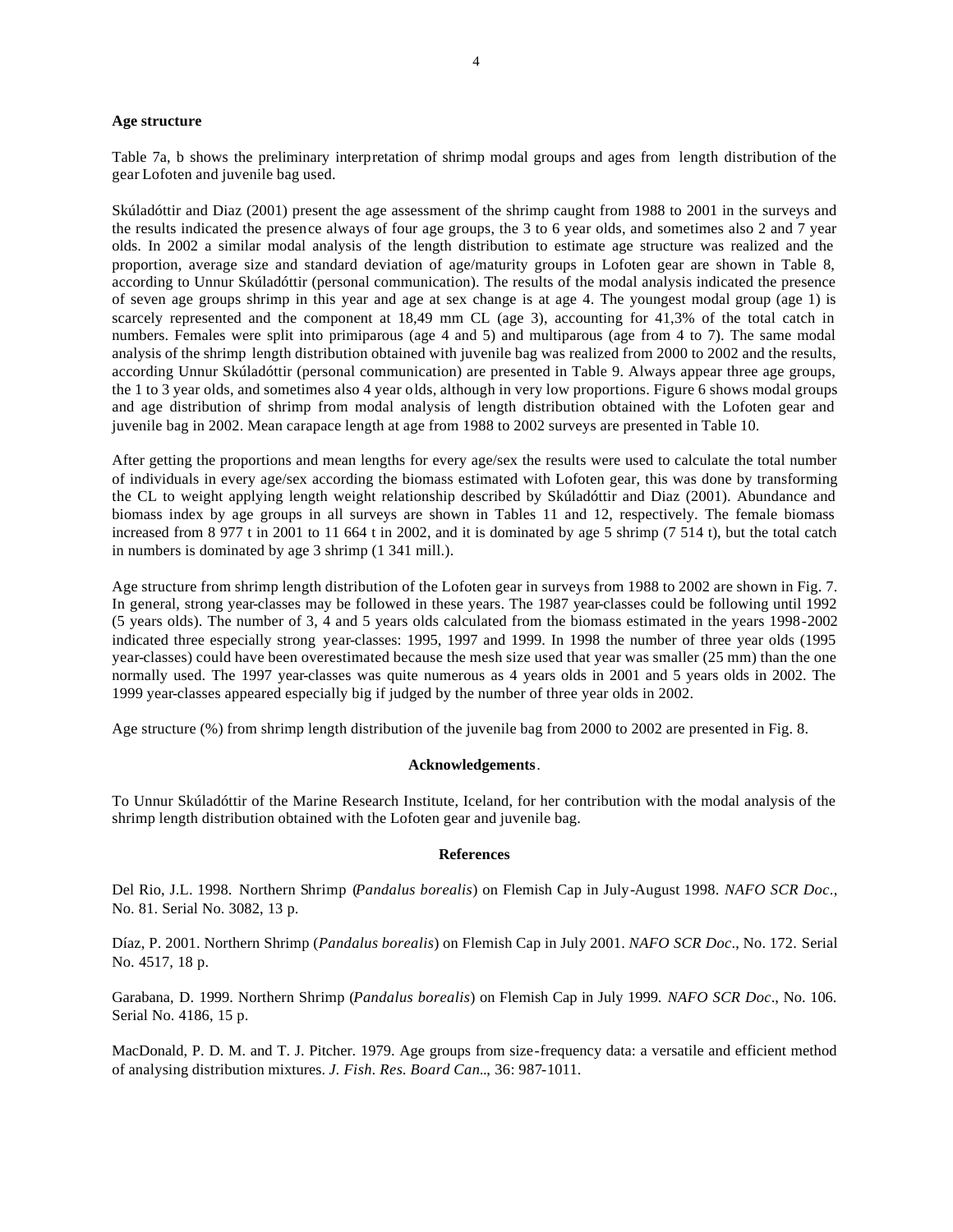McCrary, J.A. 1971. Sternal spines as a characteristic for differentiating between females of some pandalidae. *J. Fish. Res. Board Can*. 28: 98-100.

Mena, I. 1991. Northern prawn (*Pandalus borealis*) length distribution and fecundity in Flemish Cap. *NAFO SCR Doc*., No. 91/29, 7 p.

Rasmussen, B. 1953. On the geographical variation on growth and sexual development of the deep sea prawn (*Pandalus borealis*, Kroyer ). *Fish. Dir. Skr. Ser Hav Unders*. 10 (3): 1-160.

Shumway, S.E., H.C. Perkins, D.F. Schick and A.P. Stikney**.** 1985. Synopsis of biological data on the Pink Shrimp (*Pandalus borealis*, Kroyer, 1838). *NOAA Techn. Rep. NMFS* 30, 57 p.

Skúladóttir, U. 2001. The Icelandic Shrimp Fishery (*Pandalus borealis* Kr.) at Flemish Cap in 1993-2001. *NAFO SCR Doc*., No. 183. Serial No. 4573, 26 p.

Skúladóttir, U. and P. Diaz. 2001. Age assessment of Northern Shrimp (*Pandalus borealis*) in EU surveys on Flemish Cap in 1988-2001. *NAFO SCR Doc*., No. 189. Serial No. 4579, 8 p.

Vázquez, A. 2002. Results from Bottom Trawl Survey on Flemish Cap of July 2001. *NAFO SCR Doc*., No. 12. Serial No. 4613, 43 p.

**Table 1.** Average shrimp catch per towed mile in the years 1988-2002 on Flemish Cap surveys. Total biomass and Female biomass indices estimated by swept area method.

| Year     | Average catch<br>per mile<br>(Kg) | Standard error | <b>Total Biomass</b><br>(tons) | <b>Biomass</b><br>$CL > 20$ mm<br>(tons) | <b>Female Biomass</b><br>(tons) |
|----------|-----------------------------------|----------------|--------------------------------|------------------------------------------|---------------------------------|
| 1988     | 1.54                              | 0.28           | 2,164                          | 2,104                                    | 1,874                           |
| 1989     | 1.37                              | 0.24           | 1,923                          | 1,856                                    | 1,340                           |
| 1990     | 1.53                              | 0.21           | 2,139                          | 1,886                                    | 1,132                           |
| 1991     | 5.83                              | 0.71           | 8,211                          | 7,856                                    | 5,362                           |
| 1992     | 11.75                             | 1.86           | 16,531                         | 16,208                                   | 11,509                          |
| 1993     | 6.57                              | 1.04           | 9,256                          | 8,292                                    | 6,839                           |
| $1994^1$ | 2.37                              | 0.35           | 3,337                          | 3,282                                    | 2,823                           |
| 1995     | 3.85                              | 0.44           | 5,413                          | 5,153                                    | 4,286                           |
| 1996     | 4.62                              | 0.34           | 6,502                          | 5,716                                    | 4,149                           |
| 1997     | 3.62                              | 0.25           | 5,096                          | 4,699                                    | 3,807                           |
| $1998^2$ | 11.81                             | 0.80           | 16,620                         | 10,337                                   | 8,091                           |
| 1999     | 8.83                              | 0.67           | 12,430                         | 9,626                                    | 9,051                           |
| 2000     | 6.91                              | 0.52           | 9,720                          | 6,899                                    | 6,553                           |
| 2001     | 10.02                             | 0.65           | 14,106                         | 11,225                                   | 8,977                           |
| 2002     | 12.87                             | 1.12           | 18,109                         | 12,009                                   | 11,664                          |

<sup>1</sup>codend mesh-size 40 mm

 $2$ codend mesh 40 mm and 25 mm liner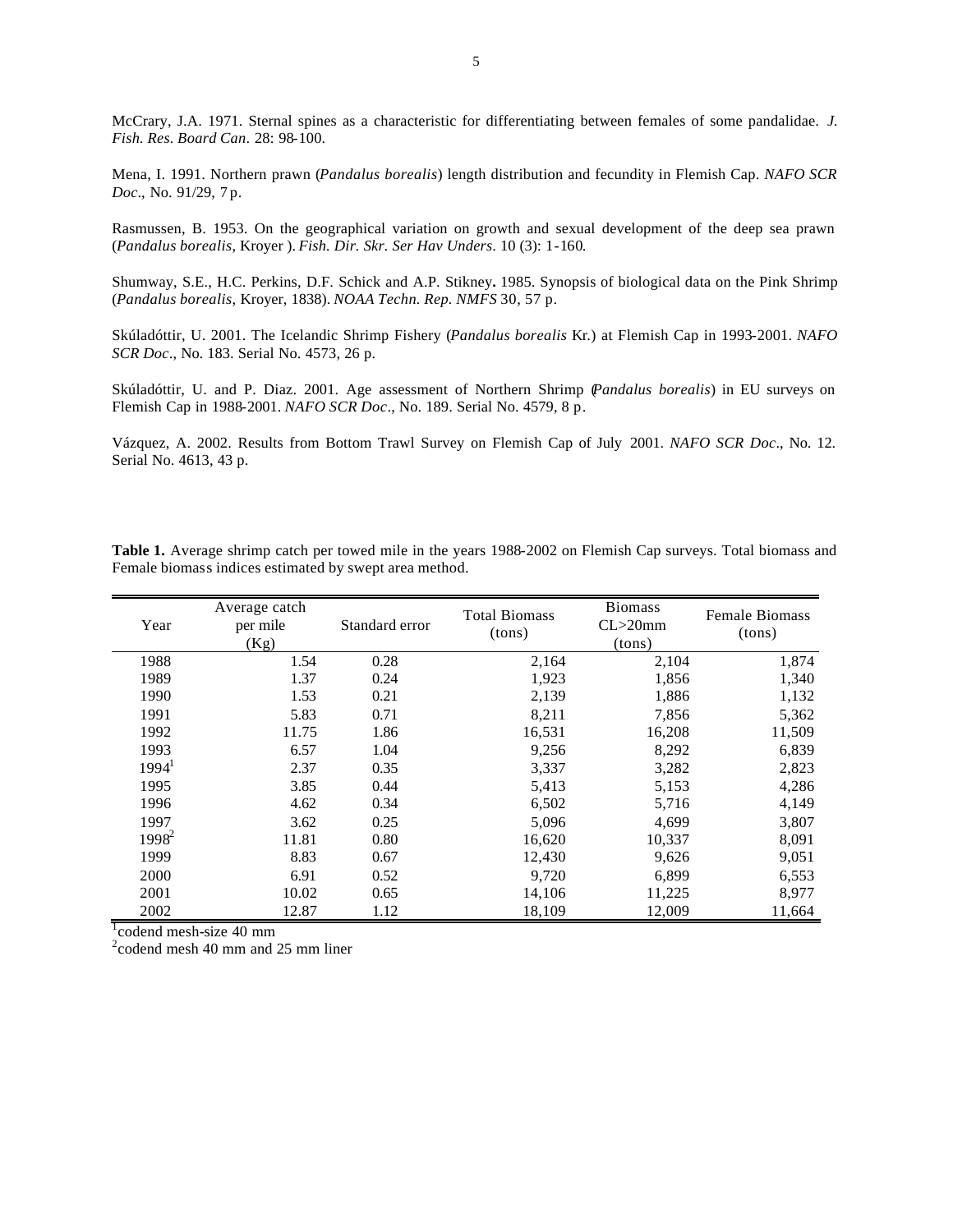| Stratum        | Depth<br>(Fathoms) | 1988           | 1989           | 1990           | 1991             | 1992             | 1993             | 1994             | 1995           | 1996     | 1997           | 1998           | 1999           | 2000           | 2001           | 2002           |
|----------------|--------------------|----------------|----------------|----------------|------------------|------------------|------------------|------------------|----------------|----------|----------------|----------------|----------------|----------------|----------------|----------------|
| 1              | 70-80              | $\mathbf{0}$   | $\overline{0}$ | $\Omega$       | $\mathbf{0}$     | $\mathbf{0}$     | $\overline{0}$   | $\overline{0}$   | $\Omega$       | $\Omega$ | $\overline{0}$ | $\overline{0}$ | $\overline{0}$ | $\overline{0}$ | $\overline{0}$ | $\overline{0}$ |
| $\overline{c}$ | 81-100             | $\mathbf{0}$   | $\Omega$       | $\Omega$       | $\boldsymbol{0}$ | $\boldsymbol{0}$ | $\boldsymbol{0}$ | $\mathbf{0}$     | 162            | $\Omega$ | $\overline{0}$ | 16             | $\mathbf{0}$   | $\theta$       | 10             | 8              |
| 3              | 101-140            | $\mathbf{0}$   | $\mathbf{0}$   | $\mathbf{0}$   | 5                | $\mathbf{0}$     | 1                | $\mathbf{0}$     | $\overline{c}$ | 86       | 21             | 184            | 161            | 582            | 969            | 2344           |
| 4              | $101 - 140$        | $\overline{0}$ | $\Omega$       | $\Omega$       | $\mathbf{0}$     | $\mathbf{0}$     | $\mathbf{0}$     | $\mathbf{0}$     | $\Omega$       | $\Omega$ | $\Omega$       | 29             | 155            | 96             | 472            | 646            |
| 5              | 101-140            | $\Omega$       | $\Omega$       | $\Omega$       | 4                | 8                | $\mathbf{0}$     | $\Omega$         | 6              | 12       | 57             | 299            | 851            | 878            | 1081           | 961            |
| 6              | 101-140            | $\mathbf{0}$   | $\Omega$       | $\overline{c}$ | 19               | 3                | 3                | $\boldsymbol{0}$ | 11             | 94       | 111            | 805            | 542            | 319            | 926            | 1373           |
| 7              | 141-200            | 18             | 20             | 212            | 713              | 2134             | 1404             | 93               | 299            | 684      | 637            | 1304           | 1438           | 1038           | 1528           | 2007           |
| 8              | 141-200            | 9              | 51             | 46             | 158              | 1130             | 545              | 3                | 183            | 412      | 269            | 827            | 1158           | 559            | 1458           | 1925           |
| 9              | 141-200            | 57             | 47             | 24             | 150              | 88               | 109              | $\mathbf{0}$     | 506            | 324      | 287            | 1898           | 653            | 570            | 828            | 967            |
| 10             | 141-200            | 115            | 44             | 188            | 1499             | 2278             | 972              | 658              | 873            | 707      | 706            | 2910           | 1883           | 1287           | 1915           | 1983           |
| 11             | 141-200            | 89             | $\theta$       | 105            | 733              | 2714             | 794              | 358              | 452            | 699      | 669            | 2463           | 1477           | 1588           | 2146           | 1799           |
| 12             | 201-300            | 786            | 582            | 313            | 1733             | 3329             | 1786             | 599              | 778            | 910      | 871            | 1033           | 1192           | 730            | 641            | 1090           |
| 13             | 201-300            | 64             | 58             | 42             | 63               | 28               | 120              | $\mathbf{0}$     | 28             | 416      | 394            | 984            | 929            | 38             | 441            | 187            |
| 14             | 201-300            | 255            | 218            | 407            | 814              | 1640             | 1161             | 556              | 632            | 706      | 286            | 1778           | 995            | 428            | 607            | 1314           |
| 15             | 201-300            | 404            | 328            | 558            | 1485             | 2522             | 2029             | 916              | 1021           | 922      | 332            | 1320           | 764            | 1123           | 558            | 788            |
| 16             | 301-400            | 308            | 234            | 239            | 171              | 303              | 133              | 44               | 47             | 148      | 121            | 340            | 136            | 369            | 333            | 429            |
| 17             | 301-400            | 2              | 10             | $\Omega$       | $\theta$         | $\mathbf{0}$     | $\theta$         | $\theta$         | $\Omega$       | $\theta$ | $\mathbf{1}$   | $\Omega$       | $\Omega$       | $\overline{0}$ | $\mathbf{0}$   | 3              |
| 18             | 301-400            | $\theta$       | $\theta$       | $\mathbf{0}$   | $\mathbf{0}$     | $\theta$         | $\theta$         | $\theta$         | 1              | 30       | 8              | $\theta$       | 2              | 9              | $\mathbf{0}$   | 27             |
| 19             | 301-400            | 56             | 331            | 4              | 663              | 354              | 163              | 111              | 412            | 351      | 327            | 656            | 91             | 103            | 193            | 258            |
| Total          |                    | 2164           | 1923           | 2139           | 8211             | 16531            | 9256             | 3337             | 5413           | 6502     | 5096           | 16844          | 12430          | 9720           | 14106          | 18109          |

**Table 2.** Total shrimp biomass estimated by strata (tons) in the years 1988-2002 on Flemish Cap surveys.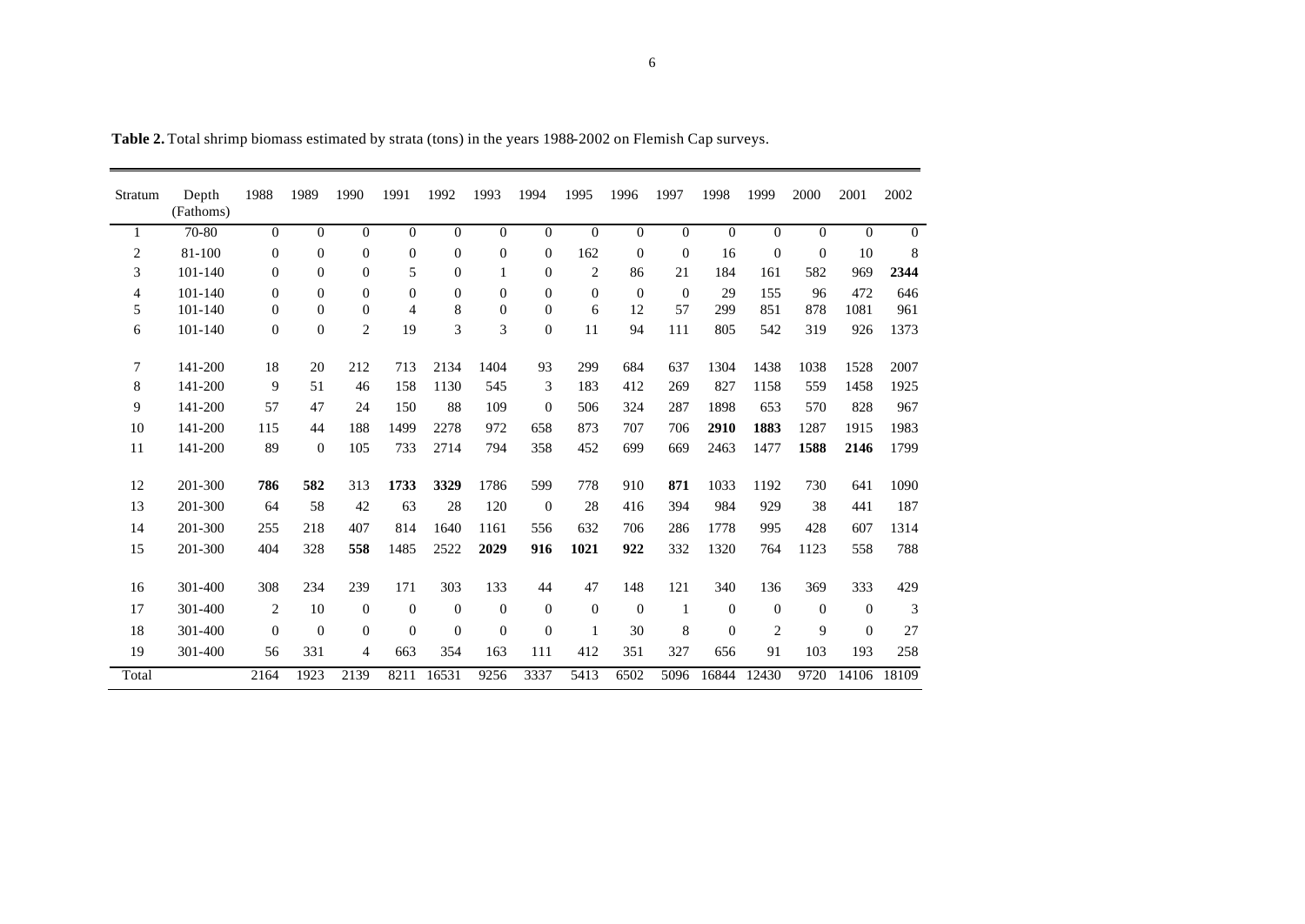| <b>LENGTH</b> |              |              | <b>FEMALES</b>           |              |
|---------------|--------------|--------------|--------------------------|--------------|
| (mm CL)       | <b>MALES</b> | Primiparous  | Multiparous              | Ovigerous    |
| 8.5           | 11           |              |                          |              |
| 9             | 19           |              |                          |              |
| 9.5           | 27           |              |                          |              |
| 10            | 29           |              |                          |              |
| 10.5          | 24           |              |                          |              |
| 11            | 9            |              |                          |              |
| 11.5          | 12           |              |                          |              |
| $12\,$        | 3            |              |                          |              |
| 12.5          | 8            |              |                          |              |
| 13            | 26           |              |                          |              |
| 13.5          | 43           |              |                          |              |
| 14            | 205          |              |                          |              |
| 14.5          | 413          |              |                          |              |
| 15            | 439          |              |                          |              |
| 15.5          | 477          | $\mathbf{2}$ |                          |              |
| 16            | 596          |              |                          |              |
| 16.5          | 978          | 5            |                          |              |
| 17            | 1363         | 8            |                          |              |
| 17.5          | 2346         | 40           |                          |              |
| $1\,8$        | 2787         | 75           | 3                        |              |
| 18.5          | 2563         | 111          | 6                        |              |
| 19            | 2041         | 211          | $\overline{\mathcal{L}}$ |              |
| 19.5          | 1442         | 334          | 24                       |              |
| $20\,$        | 820          | 432          | 51                       |              |
| 20.5          | 471          | 547          | 93                       |              |
| 21            | 292          | 630          | 152                      |              |
| 21.5          | 212          | 773          | 348                      |              |
| $22\,$        | 145          | 817          | 431                      | $\mathbf{1}$ |
| 22.5          | 140          | 955          | 678                      |              |
| $23\,$        | 108          | 912          | 794                      |              |
| 23.5          | 60           | 868          | 797                      |              |
| 24            | 54           | 708          | 823                      |              |
| 24.5          | 26           | 595          | 676                      | $\mathbf{1}$ |
| $25\,$        | $10\,$       | 453          | 537                      |              |
| 25.5          |              | 288          | 412                      |              |
| 26            | $\,1$        | 170          | 299                      |              |
| 26.5          |              | 95           | 249                      |              |
| 27            |              | 49           | 184                      |              |
| 27.5          |              | 14           | 89                       |              |
| 28            |              | 3            | 75                       |              |
| 28.5          |              | $\,1$        | 44                       |              |
| 29            |              |              | 22                       |              |
| 29.5          |              |              | 17                       |              |
| $30\,$        |              |              | 11                       |              |
| 30.5          |              |              | 5                        |              |
| 31            |              |              | $\overline{c}$           |              |
| 31.5          |              |              |                          |              |
| 32            |              |              |                          |              |
| 32.5          |              |              | $\,1$                    |              |
| Percentage    | 53.33        | 26.65        | 20.01                    | 0.01         |

**Table 3**. Shrimp length frequencies and percentages by sex and stage maturation in the 2002 survey on Flemish Cap.

Frequence x  $10^5$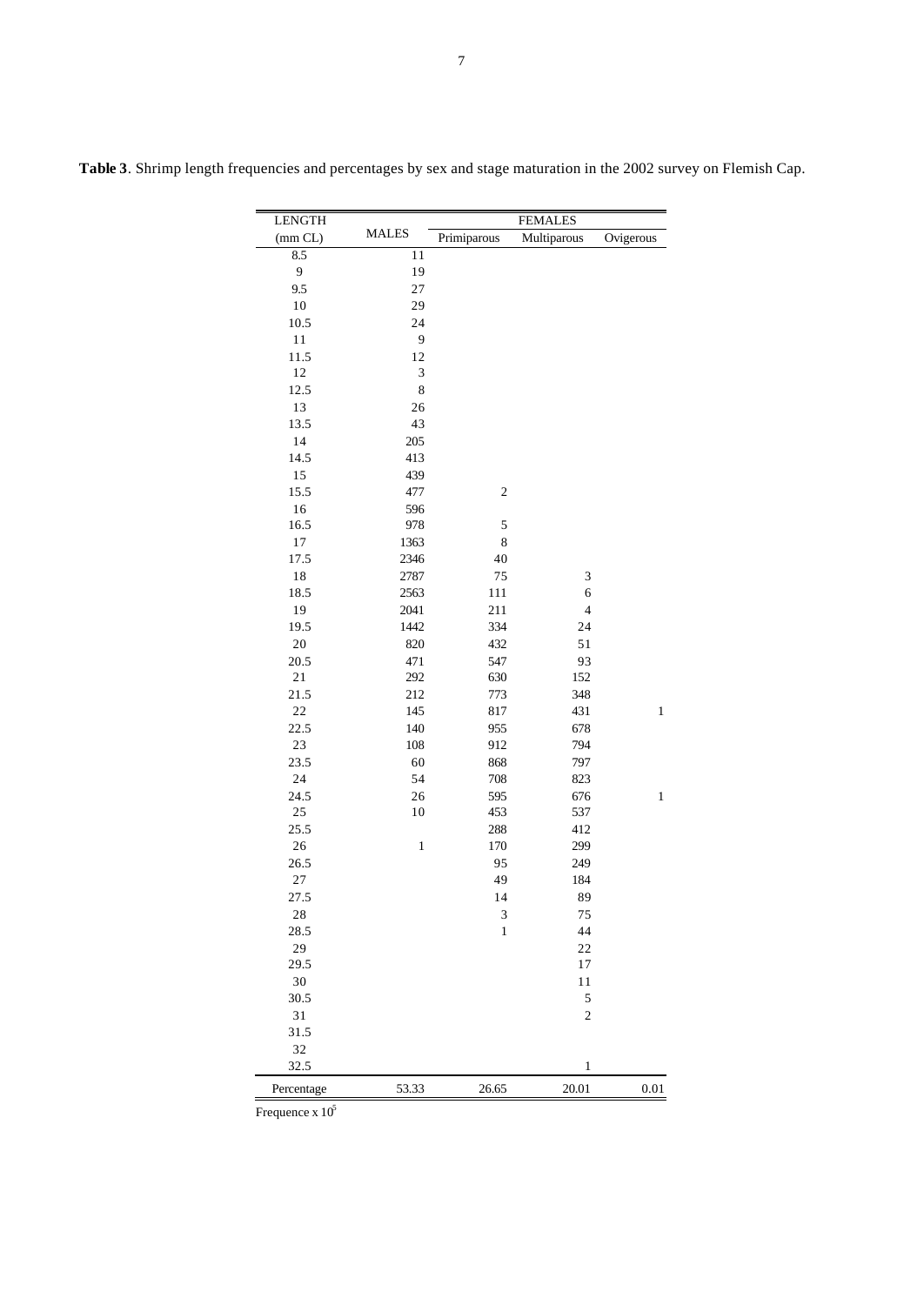| 9<br>10<br>18<br>19<br>(mm CL)<br>2<br>3<br>5<br>7<br>8<br>11<br>12<br>13<br>14<br>15<br>16<br>17<br>Total<br>4<br>6<br>8.5<br>11<br>11<br>9<br>19<br>19<br>27<br>9.5<br>22<br>$\,1\,$<br>4<br>$\mathbf 1$<br>29<br>10<br>26<br>$\overline{2}$<br>$\mathbf{1}$<br>$\overline{c}$<br>24<br>10.5<br>18<br>3<br>$\,1$<br>3<br>$\sqrt{2}$<br>$\boldsymbol{9}$<br>11<br>5<br>$\overline{c}$<br>$\tau$<br>3<br>11.5<br>12<br>12<br>$\sqrt{2}$<br>3<br>$\mathbf{1}$<br>12.5<br>8<br>2<br>$\mathbf{1}$<br>$\overline{4}$<br>13<br>5<br>9<br>7<br>$\overline{4}$<br>$\boldsymbol{2}$<br>26<br>$\sqrt{2}$<br>43<br>13.5<br>17<br>9<br>9<br>6<br>14<br>6<br>205<br>2<br>117<br>18<br>11<br>33<br>6<br>12<br>14.5<br>$\mathbf{1}$<br>24<br>35<br>35<br>7<br>413<br>185<br>51<br>71<br>$\overline{4}$<br>15<br>$\boldsymbol{2}$<br>212<br>32<br>13<br>58<br>10<br>439<br>35<br>62<br>3<br>11<br>479<br>15.5<br>$\overline{2}$<br>53<br>78<br>44<br>$\tau$<br>9<br>17<br>157<br>69<br>41<br>16<br>596<br>3<br>103<br>56<br>55<br>19<br>11<br>44<br>23<br>$\mathbf{1}$<br>160<br>120<br>16.5<br>$\overline{c}$<br>$\boldsymbol{2}$<br>288<br>136<br>122<br>128<br>59<br>983<br>86<br>90<br>21<br>46<br>$\mathbf{1}$<br>17<br>145<br>128<br>224<br>100<br>69<br>21<br>3<br>$\mathbf{1}$<br>1371<br>4<br>356<br>178<br>115<br>24<br>3<br>17.5<br>2386<br>3<br>639<br>187<br>115<br>237<br>409<br>456<br>41<br>$\boldsymbol{2}$<br>29<br>6<br>157<br>104<br>18<br>3<br>642<br>78<br>196<br>564<br>206<br>30<br>37<br>2865<br>197<br>643<br>47<br>209<br>11<br>3<br>$\mathbf{1}$<br>2680<br>18.5<br>$\overline{c}$<br>390<br>247<br>97<br>190<br>617<br>474<br>194<br>292<br>54<br>47<br>24<br>$\mathbf{1}$<br>51<br>19<br>90<br>3<br>2256<br>$\mathbf{1}$<br>241<br>120<br>80<br>143<br>559<br>418<br>53<br>167<br>270<br>85<br>22<br>5<br>$\mathbf{1}$<br>$\overline{7}$<br>$\mathbf{2}$<br>19.5<br>$\mathbf{1}$<br>215<br>398<br>211<br>156<br>211<br>82<br>77<br>39<br>$\mathbf{1}$<br>1800<br>129<br>125<br>101<br>46<br>20<br>$\overline{c}$<br>146<br>122<br>62<br>84<br>32<br>$\overline{4}$<br>1303<br>$\mathbf{1}$<br>68<br>66<br>227<br>132<br>56<br>140<br>161<br>$\mathbf{1}$<br>3<br>$\overline{c}$<br>20.5<br>120<br>164<br>89<br>125<br>47<br>133<br>40<br>$\mathbf{1}$<br>78<br>29<br>11<br>1111<br>43<br>123<br>103<br>9<br>$\,1\,$<br>1074<br>21<br>164<br>135<br>106<br>52<br>172<br>101<br>20<br>60<br>21<br>$\overline{4}$<br>113<br>26<br>87<br>21.5<br>217<br>136<br>200<br>25<br>$\tau$<br>3<br>3<br>1333<br>124<br>17<br>144<br>81<br>114<br>150<br>86<br>26<br>1<br>5<br>3<br>22<br>108<br>275<br>21<br>53<br>36<br>1394<br>59<br>188<br>149<br>86<br>115<br>112<br>183<br>$\overline{4}$<br>3<br>22.5<br>189<br>155<br>225<br>254<br>56<br>77<br>5<br>10<br>1773<br>51<br>195<br>90<br>195<br>210<br>5<br>50<br>23<br>$\,8\,$<br>189<br>106<br>196<br>178<br>200<br>323<br>90<br>$\overline{4}$<br>105<br>8<br>$\mathbf{1}$<br>$\overline{4}$<br>1814<br>16<br>88<br>241<br>55<br>$\overline{c}$<br>23.5<br>218<br>118<br>242<br>251<br>113<br>133<br>12<br>13<br>42<br>75<br>138<br>151<br>127<br>8<br>80<br>1725<br>24<br>3<br>34<br>125<br>195<br>215<br>220<br>130<br>20<br>21<br>1585<br>146<br>17<br>125<br>97<br>12<br>118<br>104<br>24.5<br>82<br>110<br>87<br>165<br>139<br>147<br>39<br>$\mathbf{1}$<br>37<br>1298<br>16<br>23<br>64<br>90<br>23<br>175<br>101<br>25<br>25<br>9<br>44<br>78<br>125<br>190<br>47<br>40<br>1000<br>50<br>59<br>83<br>133<br>20<br>94<br>25.5<br>12<br>$\overline{c}$<br>18<br>127<br>54<br>31<br>700<br>19<br>37<br>28<br>71<br>61<br>111<br>34<br>94<br>26<br>6<br>8<br>11<br>8<br>11<br>9<br>11<br>45<br>19<br>58<br>47<br>35<br>470<br>31<br>111<br>60<br>26.5<br>7<br>8<br>10<br>21<br>47<br>52<br>33<br>344<br>13<br>3<br>18<br>23<br>63<br>47<br>27<br>6<br>8<br>$\overline{4}$<br>$\overline{c}$<br>12<br>19<br>21<br>51<br>42<br>17<br>233<br>$\overline{4}$<br>15<br>31<br>9<br>27.5<br>$\overline{2}$<br>3<br>7<br>$\,$ 8 $\,$<br>18<br>12<br>25<br>$\mathbf{1}$<br>10<br>103<br>$\mathbf{1}$<br>6<br>$28\,$<br>$\,1\,$<br>6<br>$\,$ 8 $\,$<br>3<br>3<br>$\overline{4}$<br>3<br>13<br>19<br>19<br>78<br>$\overline{c}$<br>$\overline{c}$<br>28.5<br>$\mathbf{1}$<br>8<br>3<br>4<br>$\,8\,$<br>$\tau$<br>10<br>45<br>29<br>3<br>3<br>$\overline{c}$<br>5<br>3<br>$\overline{4}$<br>$\mathbf{1}$<br>22<br>$\mathbf{1}$<br>3<br>$\mathbf{1}$<br>$\mathbf{1}$<br>$\mathbf{1}$<br>29.5<br>$\overline{4}$<br>3<br>3<br>17<br>30<br>$\mathbf{1}$<br>3<br>$\mathbf{1}$<br>11<br>$\overline{4}$<br>$\mathbf{1}$<br>$\mathbf{1}$<br>5<br>30.5<br>$\mathbf{1}$<br>$\boldsymbol{2}$<br>$\mathbf{1}$<br>$\mathbf{1}$<br>31<br>$\mathbf{1}$<br>2<br>31.5<br>32<br>32.5<br>$\mathbf{1}$<br>1<br>Frequencies $x 10^5$ | <b>LENGTH</b> |  |  |  |  | <b>STRATA</b> |  |  |  |  |  |
|------------------------------------------------------------------------------------------------------------------------------------------------------------------------------------------------------------------------------------------------------------------------------------------------------------------------------------------------------------------------------------------------------------------------------------------------------------------------------------------------------------------------------------------------------------------------------------------------------------------------------------------------------------------------------------------------------------------------------------------------------------------------------------------------------------------------------------------------------------------------------------------------------------------------------------------------------------------------------------------------------------------------------------------------------------------------------------------------------------------------------------------------------------------------------------------------------------------------------------------------------------------------------------------------------------------------------------------------------------------------------------------------------------------------------------------------------------------------------------------------------------------------------------------------------------------------------------------------------------------------------------------------------------------------------------------------------------------------------------------------------------------------------------------------------------------------------------------------------------------------------------------------------------------------------------------------------------------------------------------------------------------------------------------------------------------------------------------------------------------------------------------------------------------------------------------------------------------------------------------------------------------------------------------------------------------------------------------------------------------------------------------------------------------------------------------------------------------------------------------------------------------------------------------------------------------------------------------------------------------------------------------------------------------------------------------------------------------------------------------------------------------------------------------------------------------------------------------------------------------------------------------------------------------------------------------------------------------------------------------------------------------------------------------------------------------------------------------------------------------------------------------------------------------------------------------------------------------------------------------------------------------------------------------------------------------------------------------------------------------------------------------------------------------------------------------------------------------------------------------------------------------------------------------------------------------------------------------------------------------------------------------------------------------------------------------------------------------------------------------------------------------------------------------------------------------------------------------------------------------------------------------------------------------------------------------------------------------------------------------------------------------------------------------------------------------------------------------------------------------------------------------------------------------------------------------------------------------------------------------------------------------------------------------------------------------------------------------------------------------------------------------------------------------------------------------------------------------------------------------------------------------------------------------------------------------------------------------------------------------------------------------------------------------------------------------------------------------------------------------------------------------|---------------|--|--|--|--|---------------|--|--|--|--|--|
|                                                                                                                                                                                                                                                                                                                                                                                                                                                                                                                                                                                                                                                                                                                                                                                                                                                                                                                                                                                                                                                                                                                                                                                                                                                                                                                                                                                                                                                                                                                                                                                                                                                                                                                                                                                                                                                                                                                                                                                                                                                                                                                                                                                                                                                                                                                                                                                                                                                                                                                                                                                                                                                                                                                                                                                                                                                                                                                                                                                                                                                                                                                                                                                                                                                                                                                                                                                                                                                                                                                                                                                                                                                                                                                                                                                                                                                                                                                                                                                                                                                                                                                                                                                                                                                                                                                                                                                                                                                                                                                                                                                                                                                                                                                                                                  |               |  |  |  |  |               |  |  |  |  |  |
|                                                                                                                                                                                                                                                                                                                                                                                                                                                                                                                                                                                                                                                                                                                                                                                                                                                                                                                                                                                                                                                                                                                                                                                                                                                                                                                                                                                                                                                                                                                                                                                                                                                                                                                                                                                                                                                                                                                                                                                                                                                                                                                                                                                                                                                                                                                                                                                                                                                                                                                                                                                                                                                                                                                                                                                                                                                                                                                                                                                                                                                                                                                                                                                                                                                                                                                                                                                                                                                                                                                                                                                                                                                                                                                                                                                                                                                                                                                                                                                                                                                                                                                                                                                                                                                                                                                                                                                                                                                                                                                                                                                                                                                                                                                                                                  |               |  |  |  |  |               |  |  |  |  |  |
|                                                                                                                                                                                                                                                                                                                                                                                                                                                                                                                                                                                                                                                                                                                                                                                                                                                                                                                                                                                                                                                                                                                                                                                                                                                                                                                                                                                                                                                                                                                                                                                                                                                                                                                                                                                                                                                                                                                                                                                                                                                                                                                                                                                                                                                                                                                                                                                                                                                                                                                                                                                                                                                                                                                                                                                                                                                                                                                                                                                                                                                                                                                                                                                                                                                                                                                                                                                                                                                                                                                                                                                                                                                                                                                                                                                                                                                                                                                                                                                                                                                                                                                                                                                                                                                                                                                                                                                                                                                                                                                                                                                                                                                                                                                                                                  |               |  |  |  |  |               |  |  |  |  |  |
|                                                                                                                                                                                                                                                                                                                                                                                                                                                                                                                                                                                                                                                                                                                                                                                                                                                                                                                                                                                                                                                                                                                                                                                                                                                                                                                                                                                                                                                                                                                                                                                                                                                                                                                                                                                                                                                                                                                                                                                                                                                                                                                                                                                                                                                                                                                                                                                                                                                                                                                                                                                                                                                                                                                                                                                                                                                                                                                                                                                                                                                                                                                                                                                                                                                                                                                                                                                                                                                                                                                                                                                                                                                                                                                                                                                                                                                                                                                                                                                                                                                                                                                                                                                                                                                                                                                                                                                                                                                                                                                                                                                                                                                                                                                                                                  |               |  |  |  |  |               |  |  |  |  |  |
|                                                                                                                                                                                                                                                                                                                                                                                                                                                                                                                                                                                                                                                                                                                                                                                                                                                                                                                                                                                                                                                                                                                                                                                                                                                                                                                                                                                                                                                                                                                                                                                                                                                                                                                                                                                                                                                                                                                                                                                                                                                                                                                                                                                                                                                                                                                                                                                                                                                                                                                                                                                                                                                                                                                                                                                                                                                                                                                                                                                                                                                                                                                                                                                                                                                                                                                                                                                                                                                                                                                                                                                                                                                                                                                                                                                                                                                                                                                                                                                                                                                                                                                                                                                                                                                                                                                                                                                                                                                                                                                                                                                                                                                                                                                                                                  |               |  |  |  |  |               |  |  |  |  |  |
|                                                                                                                                                                                                                                                                                                                                                                                                                                                                                                                                                                                                                                                                                                                                                                                                                                                                                                                                                                                                                                                                                                                                                                                                                                                                                                                                                                                                                                                                                                                                                                                                                                                                                                                                                                                                                                                                                                                                                                                                                                                                                                                                                                                                                                                                                                                                                                                                                                                                                                                                                                                                                                                                                                                                                                                                                                                                                                                                                                                                                                                                                                                                                                                                                                                                                                                                                                                                                                                                                                                                                                                                                                                                                                                                                                                                                                                                                                                                                                                                                                                                                                                                                                                                                                                                                                                                                                                                                                                                                                                                                                                                                                                                                                                                                                  |               |  |  |  |  |               |  |  |  |  |  |
|                                                                                                                                                                                                                                                                                                                                                                                                                                                                                                                                                                                                                                                                                                                                                                                                                                                                                                                                                                                                                                                                                                                                                                                                                                                                                                                                                                                                                                                                                                                                                                                                                                                                                                                                                                                                                                                                                                                                                                                                                                                                                                                                                                                                                                                                                                                                                                                                                                                                                                                                                                                                                                                                                                                                                                                                                                                                                                                                                                                                                                                                                                                                                                                                                                                                                                                                                                                                                                                                                                                                                                                                                                                                                                                                                                                                                                                                                                                                                                                                                                                                                                                                                                                                                                                                                                                                                                                                                                                                                                                                                                                                                                                                                                                                                                  |               |  |  |  |  |               |  |  |  |  |  |
|                                                                                                                                                                                                                                                                                                                                                                                                                                                                                                                                                                                                                                                                                                                                                                                                                                                                                                                                                                                                                                                                                                                                                                                                                                                                                                                                                                                                                                                                                                                                                                                                                                                                                                                                                                                                                                                                                                                                                                                                                                                                                                                                                                                                                                                                                                                                                                                                                                                                                                                                                                                                                                                                                                                                                                                                                                                                                                                                                                                                                                                                                                                                                                                                                                                                                                                                                                                                                                                                                                                                                                                                                                                                                                                                                                                                                                                                                                                                                                                                                                                                                                                                                                                                                                                                                                                                                                                                                                                                                                                                                                                                                                                                                                                                                                  |               |  |  |  |  |               |  |  |  |  |  |
|                                                                                                                                                                                                                                                                                                                                                                                                                                                                                                                                                                                                                                                                                                                                                                                                                                                                                                                                                                                                                                                                                                                                                                                                                                                                                                                                                                                                                                                                                                                                                                                                                                                                                                                                                                                                                                                                                                                                                                                                                                                                                                                                                                                                                                                                                                                                                                                                                                                                                                                                                                                                                                                                                                                                                                                                                                                                                                                                                                                                                                                                                                                                                                                                                                                                                                                                                                                                                                                                                                                                                                                                                                                                                                                                                                                                                                                                                                                                                                                                                                                                                                                                                                                                                                                                                                                                                                                                                                                                                                                                                                                                                                                                                                                                                                  |               |  |  |  |  |               |  |  |  |  |  |
|                                                                                                                                                                                                                                                                                                                                                                                                                                                                                                                                                                                                                                                                                                                                                                                                                                                                                                                                                                                                                                                                                                                                                                                                                                                                                                                                                                                                                                                                                                                                                                                                                                                                                                                                                                                                                                                                                                                                                                                                                                                                                                                                                                                                                                                                                                                                                                                                                                                                                                                                                                                                                                                                                                                                                                                                                                                                                                                                                                                                                                                                                                                                                                                                                                                                                                                                                                                                                                                                                                                                                                                                                                                                                                                                                                                                                                                                                                                                                                                                                                                                                                                                                                                                                                                                                                                                                                                                                                                                                                                                                                                                                                                                                                                                                                  |               |  |  |  |  |               |  |  |  |  |  |
|                                                                                                                                                                                                                                                                                                                                                                                                                                                                                                                                                                                                                                                                                                                                                                                                                                                                                                                                                                                                                                                                                                                                                                                                                                                                                                                                                                                                                                                                                                                                                                                                                                                                                                                                                                                                                                                                                                                                                                                                                                                                                                                                                                                                                                                                                                                                                                                                                                                                                                                                                                                                                                                                                                                                                                                                                                                                                                                                                                                                                                                                                                                                                                                                                                                                                                                                                                                                                                                                                                                                                                                                                                                                                                                                                                                                                                                                                                                                                                                                                                                                                                                                                                                                                                                                                                                                                                                                                                                                                                                                                                                                                                                                                                                                                                  |               |  |  |  |  |               |  |  |  |  |  |
|                                                                                                                                                                                                                                                                                                                                                                                                                                                                                                                                                                                                                                                                                                                                                                                                                                                                                                                                                                                                                                                                                                                                                                                                                                                                                                                                                                                                                                                                                                                                                                                                                                                                                                                                                                                                                                                                                                                                                                                                                                                                                                                                                                                                                                                                                                                                                                                                                                                                                                                                                                                                                                                                                                                                                                                                                                                                                                                                                                                                                                                                                                                                                                                                                                                                                                                                                                                                                                                                                                                                                                                                                                                                                                                                                                                                                                                                                                                                                                                                                                                                                                                                                                                                                                                                                                                                                                                                                                                                                                                                                                                                                                                                                                                                                                  |               |  |  |  |  |               |  |  |  |  |  |
|                                                                                                                                                                                                                                                                                                                                                                                                                                                                                                                                                                                                                                                                                                                                                                                                                                                                                                                                                                                                                                                                                                                                                                                                                                                                                                                                                                                                                                                                                                                                                                                                                                                                                                                                                                                                                                                                                                                                                                                                                                                                                                                                                                                                                                                                                                                                                                                                                                                                                                                                                                                                                                                                                                                                                                                                                                                                                                                                                                                                                                                                                                                                                                                                                                                                                                                                                                                                                                                                                                                                                                                                                                                                                                                                                                                                                                                                                                                                                                                                                                                                                                                                                                                                                                                                                                                                                                                                                                                                                                                                                                                                                                                                                                                                                                  |               |  |  |  |  |               |  |  |  |  |  |
|                                                                                                                                                                                                                                                                                                                                                                                                                                                                                                                                                                                                                                                                                                                                                                                                                                                                                                                                                                                                                                                                                                                                                                                                                                                                                                                                                                                                                                                                                                                                                                                                                                                                                                                                                                                                                                                                                                                                                                                                                                                                                                                                                                                                                                                                                                                                                                                                                                                                                                                                                                                                                                                                                                                                                                                                                                                                                                                                                                                                                                                                                                                                                                                                                                                                                                                                                                                                                                                                                                                                                                                                                                                                                                                                                                                                                                                                                                                                                                                                                                                                                                                                                                                                                                                                                                                                                                                                                                                                                                                                                                                                                                                                                                                                                                  |               |  |  |  |  |               |  |  |  |  |  |
|                                                                                                                                                                                                                                                                                                                                                                                                                                                                                                                                                                                                                                                                                                                                                                                                                                                                                                                                                                                                                                                                                                                                                                                                                                                                                                                                                                                                                                                                                                                                                                                                                                                                                                                                                                                                                                                                                                                                                                                                                                                                                                                                                                                                                                                                                                                                                                                                                                                                                                                                                                                                                                                                                                                                                                                                                                                                                                                                                                                                                                                                                                                                                                                                                                                                                                                                                                                                                                                                                                                                                                                                                                                                                                                                                                                                                                                                                                                                                                                                                                                                                                                                                                                                                                                                                                                                                                                                                                                                                                                                                                                                                                                                                                                                                                  |               |  |  |  |  |               |  |  |  |  |  |
|                                                                                                                                                                                                                                                                                                                                                                                                                                                                                                                                                                                                                                                                                                                                                                                                                                                                                                                                                                                                                                                                                                                                                                                                                                                                                                                                                                                                                                                                                                                                                                                                                                                                                                                                                                                                                                                                                                                                                                                                                                                                                                                                                                                                                                                                                                                                                                                                                                                                                                                                                                                                                                                                                                                                                                                                                                                                                                                                                                                                                                                                                                                                                                                                                                                                                                                                                                                                                                                                                                                                                                                                                                                                                                                                                                                                                                                                                                                                                                                                                                                                                                                                                                                                                                                                                                                                                                                                                                                                                                                                                                                                                                                                                                                                                                  |               |  |  |  |  |               |  |  |  |  |  |
|                                                                                                                                                                                                                                                                                                                                                                                                                                                                                                                                                                                                                                                                                                                                                                                                                                                                                                                                                                                                                                                                                                                                                                                                                                                                                                                                                                                                                                                                                                                                                                                                                                                                                                                                                                                                                                                                                                                                                                                                                                                                                                                                                                                                                                                                                                                                                                                                                                                                                                                                                                                                                                                                                                                                                                                                                                                                                                                                                                                                                                                                                                                                                                                                                                                                                                                                                                                                                                                                                                                                                                                                                                                                                                                                                                                                                                                                                                                                                                                                                                                                                                                                                                                                                                                                                                                                                                                                                                                                                                                                                                                                                                                                                                                                                                  |               |  |  |  |  |               |  |  |  |  |  |
|                                                                                                                                                                                                                                                                                                                                                                                                                                                                                                                                                                                                                                                                                                                                                                                                                                                                                                                                                                                                                                                                                                                                                                                                                                                                                                                                                                                                                                                                                                                                                                                                                                                                                                                                                                                                                                                                                                                                                                                                                                                                                                                                                                                                                                                                                                                                                                                                                                                                                                                                                                                                                                                                                                                                                                                                                                                                                                                                                                                                                                                                                                                                                                                                                                                                                                                                                                                                                                                                                                                                                                                                                                                                                                                                                                                                                                                                                                                                                                                                                                                                                                                                                                                                                                                                                                                                                                                                                                                                                                                                                                                                                                                                                                                                                                  |               |  |  |  |  |               |  |  |  |  |  |
|                                                                                                                                                                                                                                                                                                                                                                                                                                                                                                                                                                                                                                                                                                                                                                                                                                                                                                                                                                                                                                                                                                                                                                                                                                                                                                                                                                                                                                                                                                                                                                                                                                                                                                                                                                                                                                                                                                                                                                                                                                                                                                                                                                                                                                                                                                                                                                                                                                                                                                                                                                                                                                                                                                                                                                                                                                                                                                                                                                                                                                                                                                                                                                                                                                                                                                                                                                                                                                                                                                                                                                                                                                                                                                                                                                                                                                                                                                                                                                                                                                                                                                                                                                                                                                                                                                                                                                                                                                                                                                                                                                                                                                                                                                                                                                  |               |  |  |  |  |               |  |  |  |  |  |
|                                                                                                                                                                                                                                                                                                                                                                                                                                                                                                                                                                                                                                                                                                                                                                                                                                                                                                                                                                                                                                                                                                                                                                                                                                                                                                                                                                                                                                                                                                                                                                                                                                                                                                                                                                                                                                                                                                                                                                                                                                                                                                                                                                                                                                                                                                                                                                                                                                                                                                                                                                                                                                                                                                                                                                                                                                                                                                                                                                                                                                                                                                                                                                                                                                                                                                                                                                                                                                                                                                                                                                                                                                                                                                                                                                                                                                                                                                                                                                                                                                                                                                                                                                                                                                                                                                                                                                                                                                                                                                                                                                                                                                                                                                                                                                  |               |  |  |  |  |               |  |  |  |  |  |
|                                                                                                                                                                                                                                                                                                                                                                                                                                                                                                                                                                                                                                                                                                                                                                                                                                                                                                                                                                                                                                                                                                                                                                                                                                                                                                                                                                                                                                                                                                                                                                                                                                                                                                                                                                                                                                                                                                                                                                                                                                                                                                                                                                                                                                                                                                                                                                                                                                                                                                                                                                                                                                                                                                                                                                                                                                                                                                                                                                                                                                                                                                                                                                                                                                                                                                                                                                                                                                                                                                                                                                                                                                                                                                                                                                                                                                                                                                                                                                                                                                                                                                                                                                                                                                                                                                                                                                                                                                                                                                                                                                                                                                                                                                                                                                  |               |  |  |  |  |               |  |  |  |  |  |
|                                                                                                                                                                                                                                                                                                                                                                                                                                                                                                                                                                                                                                                                                                                                                                                                                                                                                                                                                                                                                                                                                                                                                                                                                                                                                                                                                                                                                                                                                                                                                                                                                                                                                                                                                                                                                                                                                                                                                                                                                                                                                                                                                                                                                                                                                                                                                                                                                                                                                                                                                                                                                                                                                                                                                                                                                                                                                                                                                                                                                                                                                                                                                                                                                                                                                                                                                                                                                                                                                                                                                                                                                                                                                                                                                                                                                                                                                                                                                                                                                                                                                                                                                                                                                                                                                                                                                                                                                                                                                                                                                                                                                                                                                                                                                                  |               |  |  |  |  |               |  |  |  |  |  |
|                                                                                                                                                                                                                                                                                                                                                                                                                                                                                                                                                                                                                                                                                                                                                                                                                                                                                                                                                                                                                                                                                                                                                                                                                                                                                                                                                                                                                                                                                                                                                                                                                                                                                                                                                                                                                                                                                                                                                                                                                                                                                                                                                                                                                                                                                                                                                                                                                                                                                                                                                                                                                                                                                                                                                                                                                                                                                                                                                                                                                                                                                                                                                                                                                                                                                                                                                                                                                                                                                                                                                                                                                                                                                                                                                                                                                                                                                                                                                                                                                                                                                                                                                                                                                                                                                                                                                                                                                                                                                                                                                                                                                                                                                                                                                                  |               |  |  |  |  |               |  |  |  |  |  |
|                                                                                                                                                                                                                                                                                                                                                                                                                                                                                                                                                                                                                                                                                                                                                                                                                                                                                                                                                                                                                                                                                                                                                                                                                                                                                                                                                                                                                                                                                                                                                                                                                                                                                                                                                                                                                                                                                                                                                                                                                                                                                                                                                                                                                                                                                                                                                                                                                                                                                                                                                                                                                                                                                                                                                                                                                                                                                                                                                                                                                                                                                                                                                                                                                                                                                                                                                                                                                                                                                                                                                                                                                                                                                                                                                                                                                                                                                                                                                                                                                                                                                                                                                                                                                                                                                                                                                                                                                                                                                                                                                                                                                                                                                                                                                                  |               |  |  |  |  |               |  |  |  |  |  |
|                                                                                                                                                                                                                                                                                                                                                                                                                                                                                                                                                                                                                                                                                                                                                                                                                                                                                                                                                                                                                                                                                                                                                                                                                                                                                                                                                                                                                                                                                                                                                                                                                                                                                                                                                                                                                                                                                                                                                                                                                                                                                                                                                                                                                                                                                                                                                                                                                                                                                                                                                                                                                                                                                                                                                                                                                                                                                                                                                                                                                                                                                                                                                                                                                                                                                                                                                                                                                                                                                                                                                                                                                                                                                                                                                                                                                                                                                                                                                                                                                                                                                                                                                                                                                                                                                                                                                                                                                                                                                                                                                                                                                                                                                                                                                                  |               |  |  |  |  |               |  |  |  |  |  |
|                                                                                                                                                                                                                                                                                                                                                                                                                                                                                                                                                                                                                                                                                                                                                                                                                                                                                                                                                                                                                                                                                                                                                                                                                                                                                                                                                                                                                                                                                                                                                                                                                                                                                                                                                                                                                                                                                                                                                                                                                                                                                                                                                                                                                                                                                                                                                                                                                                                                                                                                                                                                                                                                                                                                                                                                                                                                                                                                                                                                                                                                                                                                                                                                                                                                                                                                                                                                                                                                                                                                                                                                                                                                                                                                                                                                                                                                                                                                                                                                                                                                                                                                                                                                                                                                                                                                                                                                                                                                                                                                                                                                                                                                                                                                                                  |               |  |  |  |  |               |  |  |  |  |  |
|                                                                                                                                                                                                                                                                                                                                                                                                                                                                                                                                                                                                                                                                                                                                                                                                                                                                                                                                                                                                                                                                                                                                                                                                                                                                                                                                                                                                                                                                                                                                                                                                                                                                                                                                                                                                                                                                                                                                                                                                                                                                                                                                                                                                                                                                                                                                                                                                                                                                                                                                                                                                                                                                                                                                                                                                                                                                                                                                                                                                                                                                                                                                                                                                                                                                                                                                                                                                                                                                                                                                                                                                                                                                                                                                                                                                                                                                                                                                                                                                                                                                                                                                                                                                                                                                                                                                                                                                                                                                                                                                                                                                                                                                                                                                                                  |               |  |  |  |  |               |  |  |  |  |  |
|                                                                                                                                                                                                                                                                                                                                                                                                                                                                                                                                                                                                                                                                                                                                                                                                                                                                                                                                                                                                                                                                                                                                                                                                                                                                                                                                                                                                                                                                                                                                                                                                                                                                                                                                                                                                                                                                                                                                                                                                                                                                                                                                                                                                                                                                                                                                                                                                                                                                                                                                                                                                                                                                                                                                                                                                                                                                                                                                                                                                                                                                                                                                                                                                                                                                                                                                                                                                                                                                                                                                                                                                                                                                                                                                                                                                                                                                                                                                                                                                                                                                                                                                                                                                                                                                                                                                                                                                                                                                                                                                                                                                                                                                                                                                                                  |               |  |  |  |  |               |  |  |  |  |  |
|                                                                                                                                                                                                                                                                                                                                                                                                                                                                                                                                                                                                                                                                                                                                                                                                                                                                                                                                                                                                                                                                                                                                                                                                                                                                                                                                                                                                                                                                                                                                                                                                                                                                                                                                                                                                                                                                                                                                                                                                                                                                                                                                                                                                                                                                                                                                                                                                                                                                                                                                                                                                                                                                                                                                                                                                                                                                                                                                                                                                                                                                                                                                                                                                                                                                                                                                                                                                                                                                                                                                                                                                                                                                                                                                                                                                                                                                                                                                                                                                                                                                                                                                                                                                                                                                                                                                                                                                                                                                                                                                                                                                                                                                                                                                                                  |               |  |  |  |  |               |  |  |  |  |  |
|                                                                                                                                                                                                                                                                                                                                                                                                                                                                                                                                                                                                                                                                                                                                                                                                                                                                                                                                                                                                                                                                                                                                                                                                                                                                                                                                                                                                                                                                                                                                                                                                                                                                                                                                                                                                                                                                                                                                                                                                                                                                                                                                                                                                                                                                                                                                                                                                                                                                                                                                                                                                                                                                                                                                                                                                                                                                                                                                                                                                                                                                                                                                                                                                                                                                                                                                                                                                                                                                                                                                                                                                                                                                                                                                                                                                                                                                                                                                                                                                                                                                                                                                                                                                                                                                                                                                                                                                                                                                                                                                                                                                                                                                                                                                                                  |               |  |  |  |  |               |  |  |  |  |  |
|                                                                                                                                                                                                                                                                                                                                                                                                                                                                                                                                                                                                                                                                                                                                                                                                                                                                                                                                                                                                                                                                                                                                                                                                                                                                                                                                                                                                                                                                                                                                                                                                                                                                                                                                                                                                                                                                                                                                                                                                                                                                                                                                                                                                                                                                                                                                                                                                                                                                                                                                                                                                                                                                                                                                                                                                                                                                                                                                                                                                                                                                                                                                                                                                                                                                                                                                                                                                                                                                                                                                                                                                                                                                                                                                                                                                                                                                                                                                                                                                                                                                                                                                                                                                                                                                                                                                                                                                                                                                                                                                                                                                                                                                                                                                                                  |               |  |  |  |  |               |  |  |  |  |  |
|                                                                                                                                                                                                                                                                                                                                                                                                                                                                                                                                                                                                                                                                                                                                                                                                                                                                                                                                                                                                                                                                                                                                                                                                                                                                                                                                                                                                                                                                                                                                                                                                                                                                                                                                                                                                                                                                                                                                                                                                                                                                                                                                                                                                                                                                                                                                                                                                                                                                                                                                                                                                                                                                                                                                                                                                                                                                                                                                                                                                                                                                                                                                                                                                                                                                                                                                                                                                                                                                                                                                                                                                                                                                                                                                                                                                                                                                                                                                                                                                                                                                                                                                                                                                                                                                                                                                                                                                                                                                                                                                                                                                                                                                                                                                                                  |               |  |  |  |  |               |  |  |  |  |  |
|                                                                                                                                                                                                                                                                                                                                                                                                                                                                                                                                                                                                                                                                                                                                                                                                                                                                                                                                                                                                                                                                                                                                                                                                                                                                                                                                                                                                                                                                                                                                                                                                                                                                                                                                                                                                                                                                                                                                                                                                                                                                                                                                                                                                                                                                                                                                                                                                                                                                                                                                                                                                                                                                                                                                                                                                                                                                                                                                                                                                                                                                                                                                                                                                                                                                                                                                                                                                                                                                                                                                                                                                                                                                                                                                                                                                                                                                                                                                                                                                                                                                                                                                                                                                                                                                                                                                                                                                                                                                                                                                                                                                                                                                                                                                                                  |               |  |  |  |  |               |  |  |  |  |  |
|                                                                                                                                                                                                                                                                                                                                                                                                                                                                                                                                                                                                                                                                                                                                                                                                                                                                                                                                                                                                                                                                                                                                                                                                                                                                                                                                                                                                                                                                                                                                                                                                                                                                                                                                                                                                                                                                                                                                                                                                                                                                                                                                                                                                                                                                                                                                                                                                                                                                                                                                                                                                                                                                                                                                                                                                                                                                                                                                                                                                                                                                                                                                                                                                                                                                                                                                                                                                                                                                                                                                                                                                                                                                                                                                                                                                                                                                                                                                                                                                                                                                                                                                                                                                                                                                                                                                                                                                                                                                                                                                                                                                                                                                                                                                                                  |               |  |  |  |  |               |  |  |  |  |  |
|                                                                                                                                                                                                                                                                                                                                                                                                                                                                                                                                                                                                                                                                                                                                                                                                                                                                                                                                                                                                                                                                                                                                                                                                                                                                                                                                                                                                                                                                                                                                                                                                                                                                                                                                                                                                                                                                                                                                                                                                                                                                                                                                                                                                                                                                                                                                                                                                                                                                                                                                                                                                                                                                                                                                                                                                                                                                                                                                                                                                                                                                                                                                                                                                                                                                                                                                                                                                                                                                                                                                                                                                                                                                                                                                                                                                                                                                                                                                                                                                                                                                                                                                                                                                                                                                                                                                                                                                                                                                                                                                                                                                                                                                                                                                                                  |               |  |  |  |  |               |  |  |  |  |  |
|                                                                                                                                                                                                                                                                                                                                                                                                                                                                                                                                                                                                                                                                                                                                                                                                                                                                                                                                                                                                                                                                                                                                                                                                                                                                                                                                                                                                                                                                                                                                                                                                                                                                                                                                                                                                                                                                                                                                                                                                                                                                                                                                                                                                                                                                                                                                                                                                                                                                                                                                                                                                                                                                                                                                                                                                                                                                                                                                                                                                                                                                                                                                                                                                                                                                                                                                                                                                                                                                                                                                                                                                                                                                                                                                                                                                                                                                                                                                                                                                                                                                                                                                                                                                                                                                                                                                                                                                                                                                                                                                                                                                                                                                                                                                                                  |               |  |  |  |  |               |  |  |  |  |  |
|                                                                                                                                                                                                                                                                                                                                                                                                                                                                                                                                                                                                                                                                                                                                                                                                                                                                                                                                                                                                                                                                                                                                                                                                                                                                                                                                                                                                                                                                                                                                                                                                                                                                                                                                                                                                                                                                                                                                                                                                                                                                                                                                                                                                                                                                                                                                                                                                                                                                                                                                                                                                                                                                                                                                                                                                                                                                                                                                                                                                                                                                                                                                                                                                                                                                                                                                                                                                                                                                                                                                                                                                                                                                                                                                                                                                                                                                                                                                                                                                                                                                                                                                                                                                                                                                                                                                                                                                                                                                                                                                                                                                                                                                                                                                                                  |               |  |  |  |  |               |  |  |  |  |  |
|                                                                                                                                                                                                                                                                                                                                                                                                                                                                                                                                                                                                                                                                                                                                                                                                                                                                                                                                                                                                                                                                                                                                                                                                                                                                                                                                                                                                                                                                                                                                                                                                                                                                                                                                                                                                                                                                                                                                                                                                                                                                                                                                                                                                                                                                                                                                                                                                                                                                                                                                                                                                                                                                                                                                                                                                                                                                                                                                                                                                                                                                                                                                                                                                                                                                                                                                                                                                                                                                                                                                                                                                                                                                                                                                                                                                                                                                                                                                                                                                                                                                                                                                                                                                                                                                                                                                                                                                                                                                                                                                                                                                                                                                                                                                                                  |               |  |  |  |  |               |  |  |  |  |  |
|                                                                                                                                                                                                                                                                                                                                                                                                                                                                                                                                                                                                                                                                                                                                                                                                                                                                                                                                                                                                                                                                                                                                                                                                                                                                                                                                                                                                                                                                                                                                                                                                                                                                                                                                                                                                                                                                                                                                                                                                                                                                                                                                                                                                                                                                                                                                                                                                                                                                                                                                                                                                                                                                                                                                                                                                                                                                                                                                                                                                                                                                                                                                                                                                                                                                                                                                                                                                                                                                                                                                                                                                                                                                                                                                                                                                                                                                                                                                                                                                                                                                                                                                                                                                                                                                                                                                                                                                                                                                                                                                                                                                                                                                                                                                                                  |               |  |  |  |  |               |  |  |  |  |  |
|                                                                                                                                                                                                                                                                                                                                                                                                                                                                                                                                                                                                                                                                                                                                                                                                                                                                                                                                                                                                                                                                                                                                                                                                                                                                                                                                                                                                                                                                                                                                                                                                                                                                                                                                                                                                                                                                                                                                                                                                                                                                                                                                                                                                                                                                                                                                                                                                                                                                                                                                                                                                                                                                                                                                                                                                                                                                                                                                                                                                                                                                                                                                                                                                                                                                                                                                                                                                                                                                                                                                                                                                                                                                                                                                                                                                                                                                                                                                                                                                                                                                                                                                                                                                                                                                                                                                                                                                                                                                                                                                                                                                                                                                                                                                                                  |               |  |  |  |  |               |  |  |  |  |  |
|                                                                                                                                                                                                                                                                                                                                                                                                                                                                                                                                                                                                                                                                                                                                                                                                                                                                                                                                                                                                                                                                                                                                                                                                                                                                                                                                                                                                                                                                                                                                                                                                                                                                                                                                                                                                                                                                                                                                                                                                                                                                                                                                                                                                                                                                                                                                                                                                                                                                                                                                                                                                                                                                                                                                                                                                                                                                                                                                                                                                                                                                                                                                                                                                                                                                                                                                                                                                                                                                                                                                                                                                                                                                                                                                                                                                                                                                                                                                                                                                                                                                                                                                                                                                                                                                                                                                                                                                                                                                                                                                                                                                                                                                                                                                                                  |               |  |  |  |  |               |  |  |  |  |  |
|                                                                                                                                                                                                                                                                                                                                                                                                                                                                                                                                                                                                                                                                                                                                                                                                                                                                                                                                                                                                                                                                                                                                                                                                                                                                                                                                                                                                                                                                                                                                                                                                                                                                                                                                                                                                                                                                                                                                                                                                                                                                                                                                                                                                                                                                                                                                                                                                                                                                                                                                                                                                                                                                                                                                                                                                                                                                                                                                                                                                                                                                                                                                                                                                                                                                                                                                                                                                                                                                                                                                                                                                                                                                                                                                                                                                                                                                                                                                                                                                                                                                                                                                                                                                                                                                                                                                                                                                                                                                                                                                                                                                                                                                                                                                                                  |               |  |  |  |  |               |  |  |  |  |  |
|                                                                                                                                                                                                                                                                                                                                                                                                                                                                                                                                                                                                                                                                                                                                                                                                                                                                                                                                                                                                                                                                                                                                                                                                                                                                                                                                                                                                                                                                                                                                                                                                                                                                                                                                                                                                                                                                                                                                                                                                                                                                                                                                                                                                                                                                                                                                                                                                                                                                                                                                                                                                                                                                                                                                                                                                                                                                                                                                                                                                                                                                                                                                                                                                                                                                                                                                                                                                                                                                                                                                                                                                                                                                                                                                                                                                                                                                                                                                                                                                                                                                                                                                                                                                                                                                                                                                                                                                                                                                                                                                                                                                                                                                                                                                                                  |               |  |  |  |  |               |  |  |  |  |  |
|                                                                                                                                                                                                                                                                                                                                                                                                                                                                                                                                                                                                                                                                                                                                                                                                                                                                                                                                                                                                                                                                                                                                                                                                                                                                                                                                                                                                                                                                                                                                                                                                                                                                                                                                                                                                                                                                                                                                                                                                                                                                                                                                                                                                                                                                                                                                                                                                                                                                                                                                                                                                                                                                                                                                                                                                                                                                                                                                                                                                                                                                                                                                                                                                                                                                                                                                                                                                                                                                                                                                                                                                                                                                                                                                                                                                                                                                                                                                                                                                                                                                                                                                                                                                                                                                                                                                                                                                                                                                                                                                                                                                                                                                                                                                                                  |               |  |  |  |  |               |  |  |  |  |  |
|                                                                                                                                                                                                                                                                                                                                                                                                                                                                                                                                                                                                                                                                                                                                                                                                                                                                                                                                                                                                                                                                                                                                                                                                                                                                                                                                                                                                                                                                                                                                                                                                                                                                                                                                                                                                                                                                                                                                                                                                                                                                                                                                                                                                                                                                                                                                                                                                                                                                                                                                                                                                                                                                                                                                                                                                                                                                                                                                                                                                                                                                                                                                                                                                                                                                                                                                                                                                                                                                                                                                                                                                                                                                                                                                                                                                                                                                                                                                                                                                                                                                                                                                                                                                                                                                                                                                                                                                                                                                                                                                                                                                                                                                                                                                                                  |               |  |  |  |  |               |  |  |  |  |  |
|                                                                                                                                                                                                                                                                                                                                                                                                                                                                                                                                                                                                                                                                                                                                                                                                                                                                                                                                                                                                                                                                                                                                                                                                                                                                                                                                                                                                                                                                                                                                                                                                                                                                                                                                                                                                                                                                                                                                                                                                                                                                                                                                                                                                                                                                                                                                                                                                                                                                                                                                                                                                                                                                                                                                                                                                                                                                                                                                                                                                                                                                                                                                                                                                                                                                                                                                                                                                                                                                                                                                                                                                                                                                                                                                                                                                                                                                                                                                                                                                                                                                                                                                                                                                                                                                                                                                                                                                                                                                                                                                                                                                                                                                                                                                                                  |               |  |  |  |  |               |  |  |  |  |  |
|                                                                                                                                                                                                                                                                                                                                                                                                                                                                                                                                                                                                                                                                                                                                                                                                                                                                                                                                                                                                                                                                                                                                                                                                                                                                                                                                                                                                                                                                                                                                                                                                                                                                                                                                                                                                                                                                                                                                                                                                                                                                                                                                                                                                                                                                                                                                                                                                                                                                                                                                                                                                                                                                                                                                                                                                                                                                                                                                                                                                                                                                                                                                                                                                                                                                                                                                                                                                                                                                                                                                                                                                                                                                                                                                                                                                                                                                                                                                                                                                                                                                                                                                                                                                                                                                                                                                                                                                                                                                                                                                                                                                                                                                                                                                                                  |               |  |  |  |  |               |  |  |  |  |  |
|                                                                                                                                                                                                                                                                                                                                                                                                                                                                                                                                                                                                                                                                                                                                                                                                                                                                                                                                                                                                                                                                                                                                                                                                                                                                                                                                                                                                                                                                                                                                                                                                                                                                                                                                                                                                                                                                                                                                                                                                                                                                                                                                                                                                                                                                                                                                                                                                                                                                                                                                                                                                                                                                                                                                                                                                                                                                                                                                                                                                                                                                                                                                                                                                                                                                                                                                                                                                                                                                                                                                                                                                                                                                                                                                                                                                                                                                                                                                                                                                                                                                                                                                                                                                                                                                                                                                                                                                                                                                                                                                                                                                                                                                                                                                                                  |               |  |  |  |  |               |  |  |  |  |  |
|                                                                                                                                                                                                                                                                                                                                                                                                                                                                                                                                                                                                                                                                                                                                                                                                                                                                                                                                                                                                                                                                                                                                                                                                                                                                                                                                                                                                                                                                                                                                                                                                                                                                                                                                                                                                                                                                                                                                                                                                                                                                                                                                                                                                                                                                                                                                                                                                                                                                                                                                                                                                                                                                                                                                                                                                                                                                                                                                                                                                                                                                                                                                                                                                                                                                                                                                                                                                                                                                                                                                                                                                                                                                                                                                                                                                                                                                                                                                                                                                                                                                                                                                                                                                                                                                                                                                                                                                                                                                                                                                                                                                                                                                                                                                                                  |               |  |  |  |  |               |  |  |  |  |  |
|                                                                                                                                                                                                                                                                                                                                                                                                                                                                                                                                                                                                                                                                                                                                                                                                                                                                                                                                                                                                                                                                                                                                                                                                                                                                                                                                                                                                                                                                                                                                                                                                                                                                                                                                                                                                                                                                                                                                                                                                                                                                                                                                                                                                                                                                                                                                                                                                                                                                                                                                                                                                                                                                                                                                                                                                                                                                                                                                                                                                                                                                                                                                                                                                                                                                                                                                                                                                                                                                                                                                                                                                                                                                                                                                                                                                                                                                                                                                                                                                                                                                                                                                                                                                                                                                                                                                                                                                                                                                                                                                                                                                                                                                                                                                                                  |               |  |  |  |  |               |  |  |  |  |  |

**Table 4.** Shrimp length frequencies by strata in 2002 on Flemish Cap survey.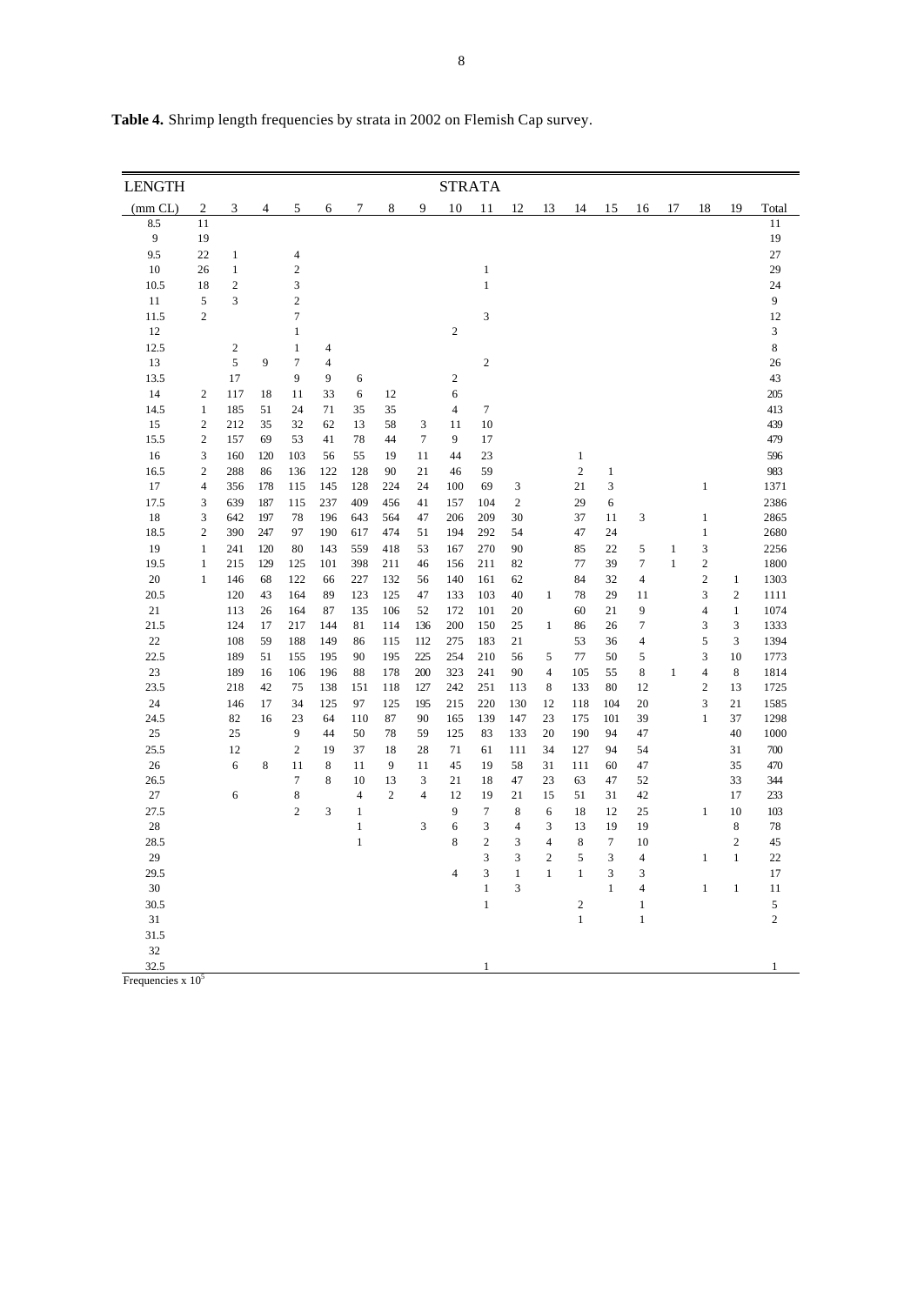| $CL$ (mm) | 1989 | 1990 | 1991 | 1992 | 1993 | 1994 | 1995 | 1996 | 1997 | 1998 | 1999 | 2000           | 2001 | 2002 |
|-----------|------|------|------|------|------|------|------|------|------|------|------|----------------|------|------|
| 10.0      | 0.6  | 0.6  | 0.7  | 0.7  | 0.8  | 0.7  | 0.6  | 0.6  | 0.5  | 0.6  | 0.6  | 0.6            | 0.6  | 0.6  |
| 12.5      | 1.2  | 1.2  | 1.3  | 1.4  | 1.4  | 1.3  | 1.2  | 1.1  | 1.1  | 1.1  | 1.1  | 1.1            | 1.2  | 1.1  |
| 15.0      | 2.0  | 2.0  | 2.1  | 2.3  | 2.4  | 2.2  | 2.1  | 2.0  | 1.9  | 1.9  | 1.9  | 1.9            | 2.0  | 1.9  |
| 17.5      | 3.1  | 3.2  | 3.3  | 3.5  | 3.6  | 3.4  | 3.3  | 3.2  | 3.0  | 3.0  | 3.1  | 3.0            | 3.2  | 3.1  |
| 20.0      | 4.6  | 4.7  | 4.9  | 5.1  | 5.2  | 5.0  | 4.9  | 4.8  | 4.5  | 4.5  | 4.6  | 4.5            | 4.7  | 4.5  |
| 22.5      | 6.5  | 6.6  | 6.9  | 7.1  | 7.3  | 7.1  | 7.0  | 6.9  | 6.4  | 6.4  | 6.6  | 6.4            | 6.6  | 6.4  |
| 25.0      | 8.9  | 9.0  | 9.3  | 9.5  | 9.7  | 9.6  | 9.5  | 9.5  | 8.8  | 8.8  | 9.0  | 8.7            | 8.9  | 8.7  |
| 27.5      | 11.7 | 11.8 | 12.3 | 12.4 | 12.7 | 12.6 | 12.6 | 12.7 | 11.7 | 11.7 | 12.0 | 11.6           | 11.7 | 11.5 |
| 30.0      | 15.1 | 15.3 | 15.8 | 15.9 | 16.1 | 16.2 | 16.3 | 16.6 | 15.3 | 15.1 | 15.6 | 15.0           | 15.1 | 14.8 |
| 32.5      | 19.1 | 19.3 | 19.9 | 19.9 | 20.1 | 20.4 | 20.7 | 21.2 | 19.5 | 19.2 | 19.9 | $\overline{a}$ | 19.0 | 18.7 |
| 35.0      | 23.7 | 23.9 | 24.7 | 24.5 | 24.8 | 25.3 | 25.8 | 26.6 | 24.4 | 23.9 | 24.8 |                | 23.6 | 23.2 |
|           |      |      |      |      |      |      |      |      |      |      |      |                |      |      |

**Table 5.** Shrimp weights at length from Flemish Cap surveys 1989-2002.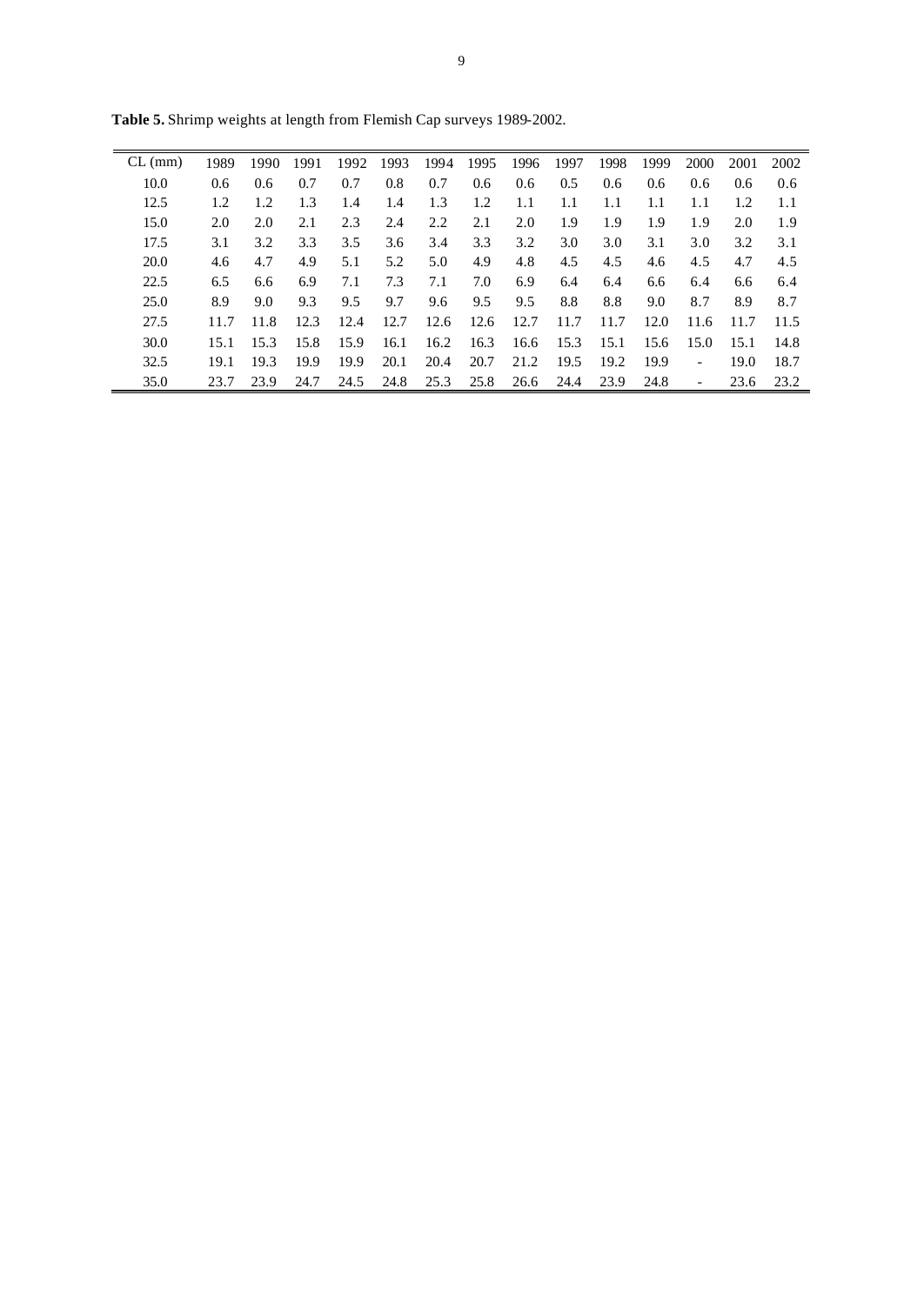|                  | 2000             |                             |                |                  | 2001           |              | 2002                    |                  |  |  |
|------------------|------------------|-----------------------------|----------------|------------------|----------------|--------------|-------------------------|------------------|--|--|
| ${\rm LENGTH}$   | <b>MALES</b>     | <b>FEMALES</b>              |                | <b>MALES</b>     | <b>FEMALES</b> | <b>MALES</b> | <b>FEMALES</b>          |                  |  |  |
| (mm CL)          |                  | Primiparous Multiparous     |                |                  | Primiparous    |              | Primiparous Multiparous |                  |  |  |
| $\sqrt{6}$       |                  |                             |                |                  |                | $\,1\,$      |                         |                  |  |  |
| 6.5              |                  |                             |                |                  |                |              |                         |                  |  |  |
| $\boldsymbol{7}$ |                  |                             |                | $\,1\,$          |                |              |                         |                  |  |  |
| $7.5\,$          | $\sqrt{6}$       |                             |                | $\,1$            |                | $\sqrt{2}$   |                         |                  |  |  |
| $\,8\,$          | $11\,$           |                             |                | $\mathbf{1}$     |                | $11\,$       |                         |                  |  |  |
| $8.5\,$          | 32               |                             |                | 3                |                | 49           |                         |                  |  |  |
| $\overline{9}$   | $44$             |                             |                | $\tau$           |                | 109          |                         |                  |  |  |
| 9.5              | 55               |                             |                | $\,$ $\,$        |                | 209          |                         |                  |  |  |
| 10               | 43               |                             |                | $\,$ 8 $\,$      |                | 186          |                         |                  |  |  |
| 10.5             | $24\,$           |                             |                | 9                |                | 146          |                         |                  |  |  |
| $11\,$           | $10\,$           |                             |                | $\boldsymbol{7}$ |                | 107          |                         |                  |  |  |
| 11.5             | $\,1$            |                             |                | $\overline{4}$   |                | 56           |                         |                  |  |  |
| $12\,$           | $\boldsymbol{7}$ |                             |                | $\overline{4}$   |                | $26\,$       |                         |                  |  |  |
| 12.5             | $13\,$           |                             |                | $\mathfrak{Z}$   |                | $11\,$       |                         |                  |  |  |
| 13               | $22\,$           |                             |                | $\,$ $\,$        |                | $25\,$       |                         |                  |  |  |
| 13.5             | $37\,$           |                             |                | $\overline{9}$   |                | 25           |                         |                  |  |  |
| $14$             | $25\,$           |                             |                | $17\,$           |                | 34           |                         |                  |  |  |
| 14.5             | $30\,$           |                             |                | 23               |                | 50           |                         |                  |  |  |
| $15\,$           | 19               |                             |                | 31               |                | $46\,$       |                         |                  |  |  |
| 15.5             | $10\,$           |                             |                | 34               |                | 74           |                         |                  |  |  |
| $16\,$           | 17               |                             |                | 29               |                | 97           |                         |                  |  |  |
| 16.5             | 33               |                             |                | $16\,$           |                | 98           | $\mathbf{1}$            |                  |  |  |
| $17\,$           | 43               |                             |                | $17\,$           |                | $101\,$      | $\sqrt{2}$              |                  |  |  |
| 17.5             | $52\,$           |                             |                | 14               |                | $108\,$      | $\mathbf{1}$            |                  |  |  |
| $1\,8$           | $46\,$           |                             |                | $\,$ $\,$        |                | $80\,$       | $\sqrt{2}$              |                  |  |  |
| 18.5             | $28\,$           |                             | $\mathbf{1}$   | 5                |                | 85           | $\sqrt{2}$              |                  |  |  |
| 19               | $21\,$           | $\ensuremath{\mathfrak{Z}}$ |                | 6                |                | 58           | $\boldsymbol{0}$        |                  |  |  |
| 19.5             | $\,8\,$          |                             | $\mathbf 1$    | $\,1$            |                | $25\,$       | $\sqrt{2}$              |                  |  |  |
| $20\,$           | 13               | $\sqrt{3}$                  | $\,1$          | 5                |                | 13           | $\sqrt{6}$              |                  |  |  |
| 20.5             | $\sqrt{4}$       | $\sqrt{2}$                  |                | $\sqrt{2}$       |                | 13           | $\boldsymbol{7}$        | $\boldsymbol{2}$ |  |  |
| 21               |                  | $\overline{4}$              |                | $\,1$            |                | $\sqrt{6}$   | $\sqrt{5}$              | $\overline{c}$   |  |  |
| 21.5             | $\mathbf{1}$     | $\sqrt{3}$                  |                |                  |                |              | $\mathbf{1}$            |                  |  |  |
| $2\sqrt{2}$      |                  | $\,1$                       |                |                  |                | $\mathbf{1}$ | $\sqrt{2}$              |                  |  |  |
| 22.5             |                  |                             |                | $\mathbf{1}$     | $\mathbf{1}$   |              | $\mathbf{1}$            | 3                |  |  |
| $23\,$           |                  |                             |                |                  | $\,1\,$        |              | $\sqrt{2}$              | $\mathbf 1$      |  |  |
| 23.5             |                  | $\,1\,$                     |                |                  |                |              |                         |                  |  |  |
| $24\,$           |                  |                             |                |                  |                |              | $\,1\,$                 | $\mathbf{1}$     |  |  |
| 24.5             |                  | $\sqrt{2}$                  |                |                  |                |              |                         | $\mathbf{1}$     |  |  |
| $25\,$           |                  |                             |                |                  |                |              |                         |                  |  |  |
| 25.5             |                  |                             |                |                  |                |              |                         |                  |  |  |
| $26\,$           |                  |                             |                |                  |                |              |                         |                  |  |  |
| 26.5             |                  |                             |                |                  |                |              |                         |                  |  |  |
| $27\,$           |                  |                             |                |                  |                |              |                         |                  |  |  |
| 27.5             |                  |                             | $\mathbf{1}$   |                  |                |              |                         |                  |  |  |
| Total            | 655              | 19                          | $\overline{4}$ | 283              | $\sqrt{2}$     | 1852         | 35                      | $10\,$           |  |  |
| Weight (g)       |                  | 1376                        |                |                  | 676            |              | 3682                    |                  |  |  |

**Table 6.** Shrimp length frequencies taken by the small mesh size bag attached to the cod-end from 2000 to 2002 surveys.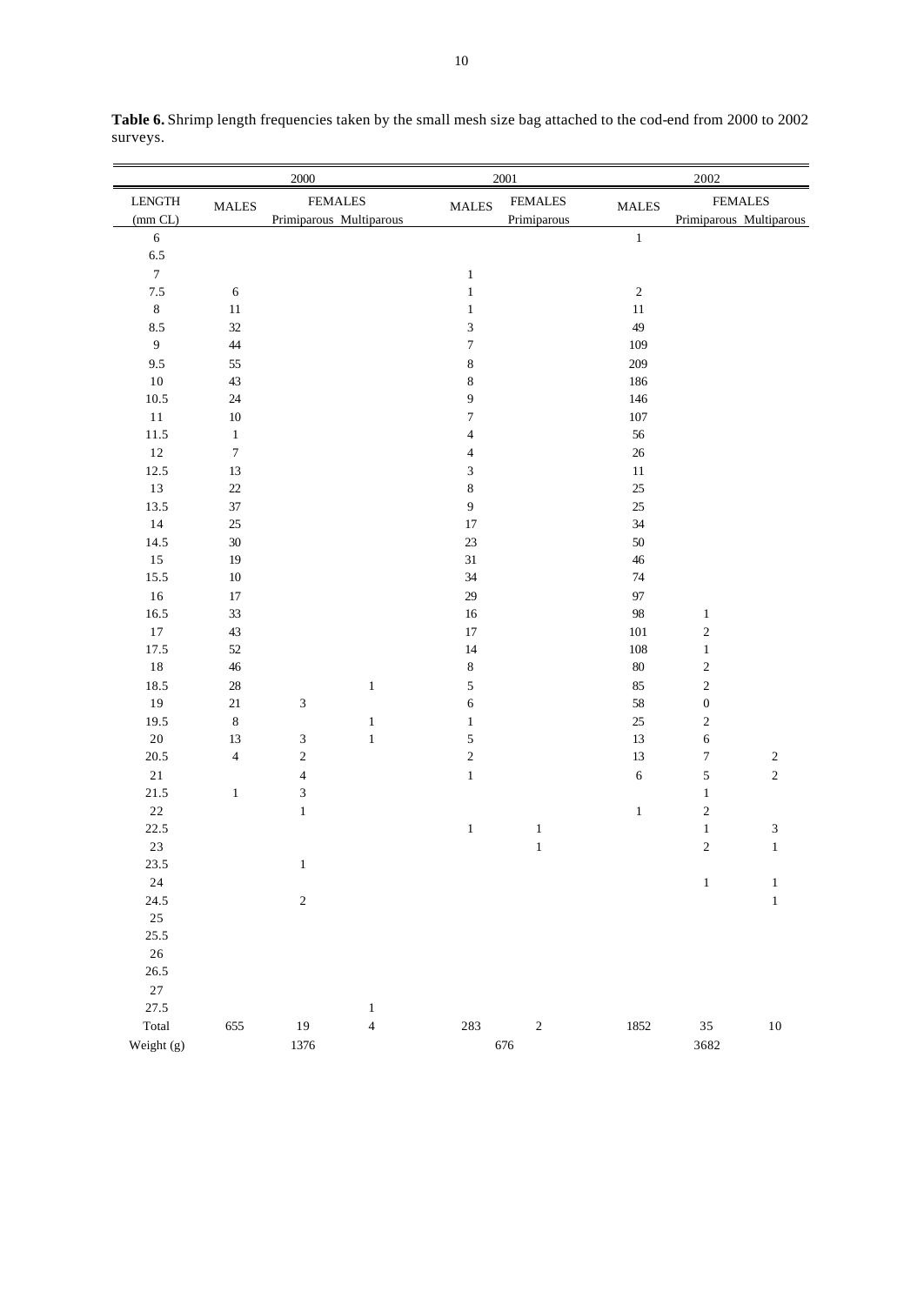|     | <b>LOFOTEN</b> |                          |             |  |  |  |  |  |  |  |  |
|-----|----------------|--------------------------|-------------|--|--|--|--|--|--|--|--|
|     | Males          | Females                  |             |  |  |  |  |  |  |  |  |
| Age | Modal Group    | Age                      | Modal Group |  |  |  |  |  |  |  |  |
|     | 10             |                          | 21.5        |  |  |  |  |  |  |  |  |
|     | 14.5           |                          | 23          |  |  |  |  |  |  |  |  |
|     | 18             | 6                        | 25.5        |  |  |  |  |  |  |  |  |
|     | 21.5           |                          | No defined  |  |  |  |  |  |  |  |  |
|     |                | <b>BAG ON THE CODEND</b> |             |  |  |  |  |  |  |  |  |
|     | Males          |                          | Females     |  |  |  |  |  |  |  |  |
| Age | Modal Group    | Age                      | Modal Group |  |  |  |  |  |  |  |  |
|     | 9.5            |                          |             |  |  |  |  |  |  |  |  |
|     | 14.5           |                          |             |  |  |  |  |  |  |  |  |
|     | 17.5           | h                        |             |  |  |  |  |  |  |  |  |
|     | 20.5           |                          |             |  |  |  |  |  |  |  |  |

**Table 7a.** Shrimp modal groups and ages with Lofoten gear and Bag on the codend in the 2002 on Flemish Cap survey interpreted from size distributions.

**Table 7b.** Shrimp modal groups and ages in the 2002 on Flemish Cap survey interpreted from size distributions.

| Age | Cohort | Modal group                                                                     |
|-----|--------|---------------------------------------------------------------------------------|
|     |        | $10_{(B)}$                                                                      |
|     |        |                                                                                 |
|     |        | $14.5_{(B-L)}$<br>$18_{(B-L)}$                                                  |
|     | М      |                                                                                 |
|     |        | $\begin{array}{c} 21.5_{\rm (B-L)}\\ 23_{\rm (L)}\\ 25.5_{\rm (L)} \end{array}$ |
|     |        |                                                                                 |
|     |        |                                                                                 |

(B) Bag on the codend (L) Lofoten gear

**Table 8**. Results from the modal analysis (Mix) for each sex/maturity group from the Lofoten gear .

|                         |                  |          | 2002        |          |         |                    |  |
|-------------------------|------------------|----------|-------------|----------|---------|--------------------|--|
| Sex and                 |                  | Male     | Primiparous |          |         | <b>Multiparous</b> |  |
| maturity                |                  |          | Female      |          | Female  |                    |  |
| group                   |                  |          |             |          |         |                    |  |
| Age                     | St.Dev.<br>Prop. |          | Prop.       | St.Dev.  | Prop.   | St.Dev.            |  |
| 1                       | 0,0068           | 0,0006   |             |          |         |                    |  |
| $\overline{2}$          | 0,134            | 0,003    |             |          |         |                    |  |
| 3                       | 0,769            | 0,004    |             |          |         |                    |  |
| 4                       | 0,091            | 0,003    | 0,3784      | 0,008    | 0,072   | 0,013              |  |
| 5                       |                  |          | 0,6216      | 0,008    | 0,618   | 0,019              |  |
| 6                       |                  |          |             |          | 0,275   | 0,020              |  |
| $\overline{7}$          |                  |          |             |          | 0,035   | 0,008              |  |
|                         | Mean CL          | St.Dev.  | Mean CL     | St.Dev.  | Mean CL | St.Dev.            |  |
| 1                       | 10,36            | 0,044    |             |          |         |                    |  |
| $\overline{2}$          | 15.57            | 0,019    |             |          |         |                    |  |
| 3                       | 18,49            | 0,008    |             |          |         |                    |  |
| 4                       | 21,66            | 0,031    | 20,87       | 0,022    | 21,48   | 0,144              |  |
| 5                       |                  |          | 23,88       | 0,018    | 23,55   | 0,066              |  |
| 6                       |                  |          |             |          | 25,68   | 0,128              |  |
| $\overline{7}$          |                  |          |             |          | 28,12   | 0,229              |  |
|                         | Sigma            | St.Dev.  | Sigma       | St.Dev.  | Sigma   | St.Dev.            |  |
| 1                       | 0,466            | Fixed CV |             |          |         |                    |  |
| $\overline{2}$          | 0.701            | Fixed CV |             |          |         |                    |  |
| 3                       | 0,832            | Fixed CV |             |          |         |                    |  |
| $\overline{\mathbf{4}}$ | 0,975            | Fixed CV | 0,939       | Fixed CV | 0,967   | Fixed CV           |  |
| 5                       |                  |          | 1,075       | Fixed CV | 1,060   | Fixed CV           |  |
| 6                       |                  |          |             |          | 1,156   | Fixed CV           |  |
| 7                       |                  |          |             |          | 1,265   | <b>Fixed CV</b>    |  |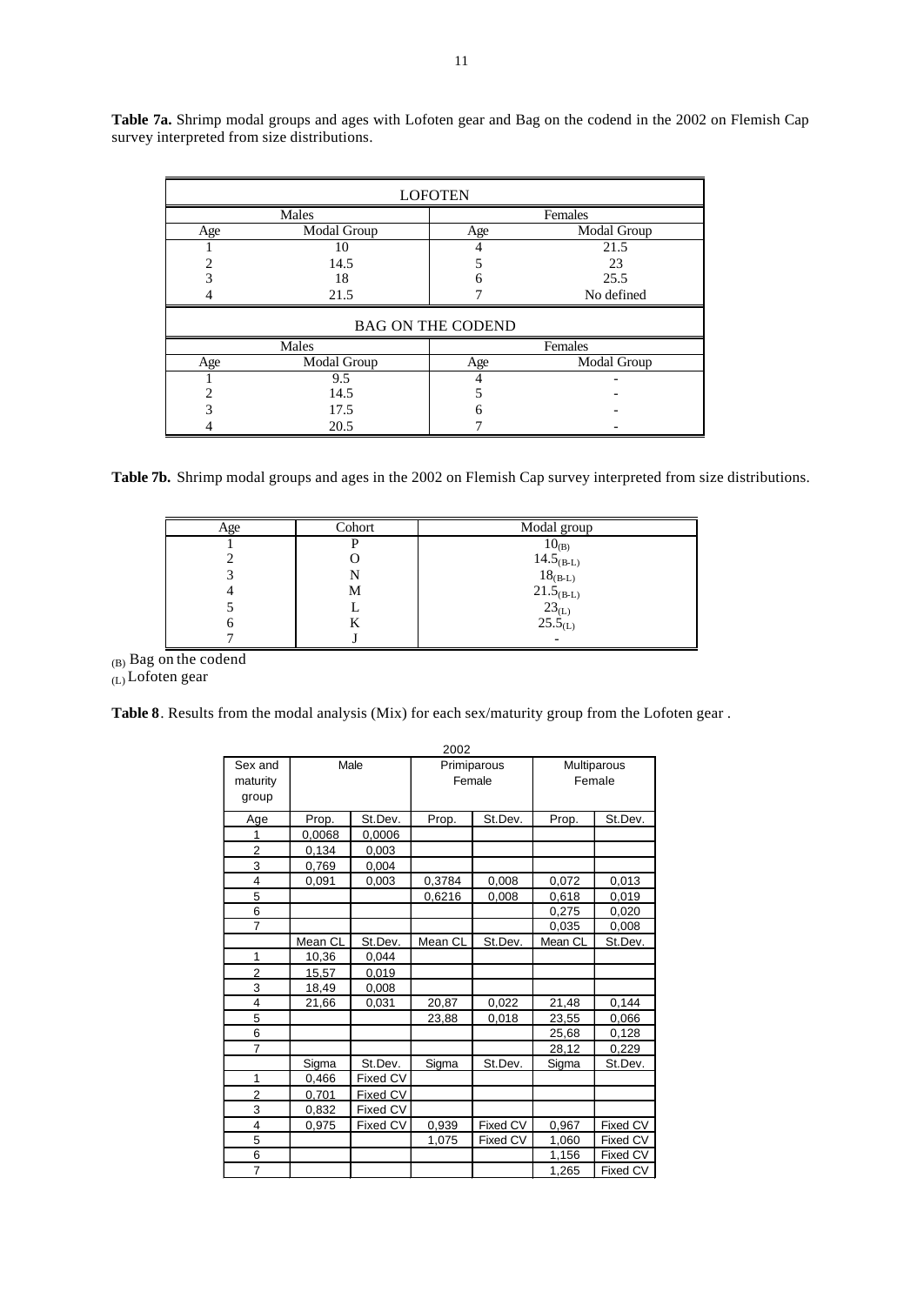**Table 9**. Results from the modal analysis (Mix) for each sex/maturity group from the juvenile bag.

|                              |         |         | 2000    |                       |           |                       |                              | 2001    |          |                       |           |  |
|------------------------------|---------|---------|---------|-----------------------|-----------|-----------------------|------------------------------|---------|----------|-----------------------|-----------|--|
| Sex and<br>maturity<br>group | Male    |         |         | Primiparous<br>Female |           | Multiparous<br>Female | Sex and<br>maturity<br>group |         | Male     | Primiparous<br>Female |           |  |
| Age                          | Prop.   | St.Dev. | Prop.   | St.Dev.               | Prop.     | St.Dev.               | Age                          | Prop.   | St.Dev.  | Prop.                 | St.Dev.   |  |
|                              | 0,345   | 0,018   |         |                       |           |                       | 1                            | 0,018   | 0,023    |                       |           |  |
| 2                            | 0,244   | 0.020   |         |                       |           |                       | 2                            | 0,579   | 0,031    |                       |           |  |
| 3                            | 0,370   | 0,037   |         |                       |           |                       | 3                            | 0,239   | 0,027    |                       |           |  |
| 4                            | 0,041   | 0,028   |         | Fixed                 | 4 specim. |                       | 4                            |         |          | 2 specim              |           |  |
| 5                            |         |         |         |                       |           |                       | 5                            |         |          |                       |           |  |
|                              | Mean CL | St.Dev. | Mean CL | St.Dev.               | Mean CL   | St.Dev.               |                              | Mean CL | St.Dev.  | Mean CL               | St.Dev.   |  |
|                              | 9,66    | 0,058   |         |                       |           |                       | 1                            | 10,32   | 0,068    |                       |           |  |
| 2                            | 14,07   | 0.102   |         |                       |           |                       | 2                            | 15,22   | 0.060    |                       |           |  |
| 3                            | 17.73   | 0.113   |         |                       |           |                       | 3                            | 18.21   | 0,114    |                       |           |  |
| 4                            | 20.02   | 0,476   | 21,22   | 0.458                 | 20        | Approxim.             | 4                            |         |          | 22.5                  | Approxim. |  |
| 5                            |         |         |         |                       |           |                       | 5                            |         |          |                       |           |  |
|                              | Sigma   | St.Dev. | Sigma   | St.Dev.               | Sigma     | St.Dev.               |                              | Sigma   | St.Dev.  | Sigma                 | St.Dev.   |  |
|                              | 0.817   | 0.045   |         |                       |           |                       | 1                            |         |          |                       |           |  |
| C                            | 0.925   | 0.095   |         |                       |           |                       | 2                            | 0.464   | Fixed CV |                       |           |  |
| 3                            | 0.916   | 0,125   |         |                       |           |                       | 3                            | 0.685   | Fixed CV |                       |           |  |
| 4                            | 0.644   | 0,240   | 1,927   | 0.386                 |           |                       | 4                            | 0.820   | Fixed CV |                       |           |  |
| 5                            |         |         |         |                       |           |                       | 5                            |         |          |                       |           |  |

|                           |         |         | 2000                  |         |                       |           | 2001                         |         |          |                       |           |                       |         |  |  |
|---------------------------|---------|---------|-----------------------|---------|-----------------------|-----------|------------------------------|---------|----------|-----------------------|-----------|-----------------------|---------|--|--|
| x and<br>aturity<br>jroup | Male    |         | Primiparous<br>Female |         | Multiparous<br>Female |           | Sex and<br>maturity<br>group |         | Male     | Primiparous<br>Female |           | Multiparous<br>Female |         |  |  |
| Age                       | Prop.   | St.Dev. | Prop.                 | St.Dev. | Prop.                 | St.Dev.   | Age                          | Prop.   | St.Dev.  | Prop.                 | St.Dev.   | Prop.                 | St.Dev. |  |  |
|                           | 0,345   | 0,018   |                       |         |                       |           |                              | 0,018   | 0,023    |                       |           |                       |         |  |  |
| $\overline{2}$            | 0,244   | 0,020   |                       |         |                       |           | $\overline{2}$               | 0,579   | 0,031    |                       |           |                       |         |  |  |
| 3                         | 0,370   | 0,037   |                       |         |                       |           | 3                            | 0,239   | 0,027    |                       |           |                       |         |  |  |
| 4                         | 0.041   | 0,028   |                       | Fixed   | 4 specim.             |           | 4                            |         |          | 2 specim              |           |                       |         |  |  |
| $5\overline{)}$           |         |         |                       |         |                       |           | 5                            |         |          |                       |           |                       |         |  |  |
|                           | Mean CL | St.Dev. | Mean CL               | St.Dev. | Mean CL               | St.Dev.   |                              | Mean CL | St.Dev.  | Mean CL               | St.Dev.   | Mean CL               | St.Dev. |  |  |
| $\overline{1}$            | 9,66    | 0,058   |                       |         |                       |           |                              | 10,32   | 0.068    |                       |           |                       |         |  |  |
| 2                         | 14,07   | 0,102   |                       |         |                       |           | 2                            | 15,22   | 0.060    |                       |           |                       |         |  |  |
| $\overline{3}$            | 17.73   | 0.113   |                       |         |                       |           | 3                            | 18.21   | 0.114    |                       |           |                       |         |  |  |
| $\overline{4}$            | 20.02   | 0.476   | 21.22                 | 0.458   | 20                    | Approxim. | 4                            |         |          | 22.5                  | Approxim. |                       |         |  |  |
| $-5$                      |         |         |                       |         |                       |           | 5                            |         |          |                       |           |                       |         |  |  |
|                           | Siama   | St.Dev. | Sigma                 | St.Dev. | Siama                 | St.Dev.   |                              | Sigma   | St.Dev.  | Siama                 | St.Dev.   | Sigma                 | St.Dev. |  |  |
|                           | 0.817   | 0.045   |                       |         |                       |           |                              |         |          |                       |           |                       |         |  |  |
| $\overline{2}$            | 0.925   | 0.095   |                       |         |                       |           | 2                            | 0.464   | Fixed CV |                       |           |                       |         |  |  |
| $\overline{3}$            | 0.916   | 0,125   |                       |         |                       |           | 3                            | 0,685   | Fixed CV |                       |           |                       |         |  |  |
| $\overline{4}$            | 0.644   | 0,240   | 1,927                 | 0.386   |                       |           | 4                            | 0,820   | Fixed CV |                       |           |                       |         |  |  |
| 5                         |         |         |                       |         |                       |           | 5                            |         |          |                       |           |                       |         |  |  |

| Sex and<br>maturity<br>group |         | Male     |         | Primiparous<br>Female | Multiparous<br>Female |          |  |  |
|------------------------------|---------|----------|---------|-----------------------|-----------------------|----------|--|--|
| Age                          | Prop.   | St Dev   | Prop.   | St Dev                | Prop.                 | St.Dev   |  |  |
|                              | 0.484   | 0,012    |         |                       |                       |          |  |  |
| $\overline{2}$               | 0.178   | 0,009    |         |                       |                       |          |  |  |
| 3                            | 0.338   | 0,011    |         |                       |                       |          |  |  |
| 4                            |         |          | 1       | Fixed                 | 0.702                 | 0.261    |  |  |
| 5                            |         |          |         |                       | 0.298                 | 0.261    |  |  |
| 6                            |         |          |         |                       |                       |          |  |  |
|                              | Mean CL | St.Dev.  | Mean CL | St.Dev.               | Mean CL               | St.Dev.  |  |  |
| 1                            | 10,28   | 0.016    |         |                       |                       |          |  |  |
| $\overline{2}$               | 15,02   | 0,044    |         |                       |                       |          |  |  |
| 3                            | 18,02   | 0.035    |         |                       |                       |          |  |  |
| $\overline{4}$               |         |          | 20,42   | 0,307                 | 21,46                 | 0.144    |  |  |
| 5                            |         |          |         |                       | 24,00                 | 0.066    |  |  |
| 6                            |         |          |         |                       |                       |          |  |  |
|                              | Sigma   | St.Dev.  | Sigma   | St.Dev.               | Sigma                 | St.Dev.  |  |  |
| 1                            |         |          |         |                       |                       |          |  |  |
| $\overline{2}$               | 0,711   | Fixed CV |         |                       |                       |          |  |  |
| 3                            | 0.816   | Fixed CV |         |                       |                       |          |  |  |
| 4                            | 0,949   | Fixed CV | 1,803   | 0,226                 | 0,966                 | Fixed CV |  |  |
| 5                            |         |          |         |                       | 1,080                 | Fixed CV |  |  |
| 6                            |         |          |         |                       |                       |          |  |  |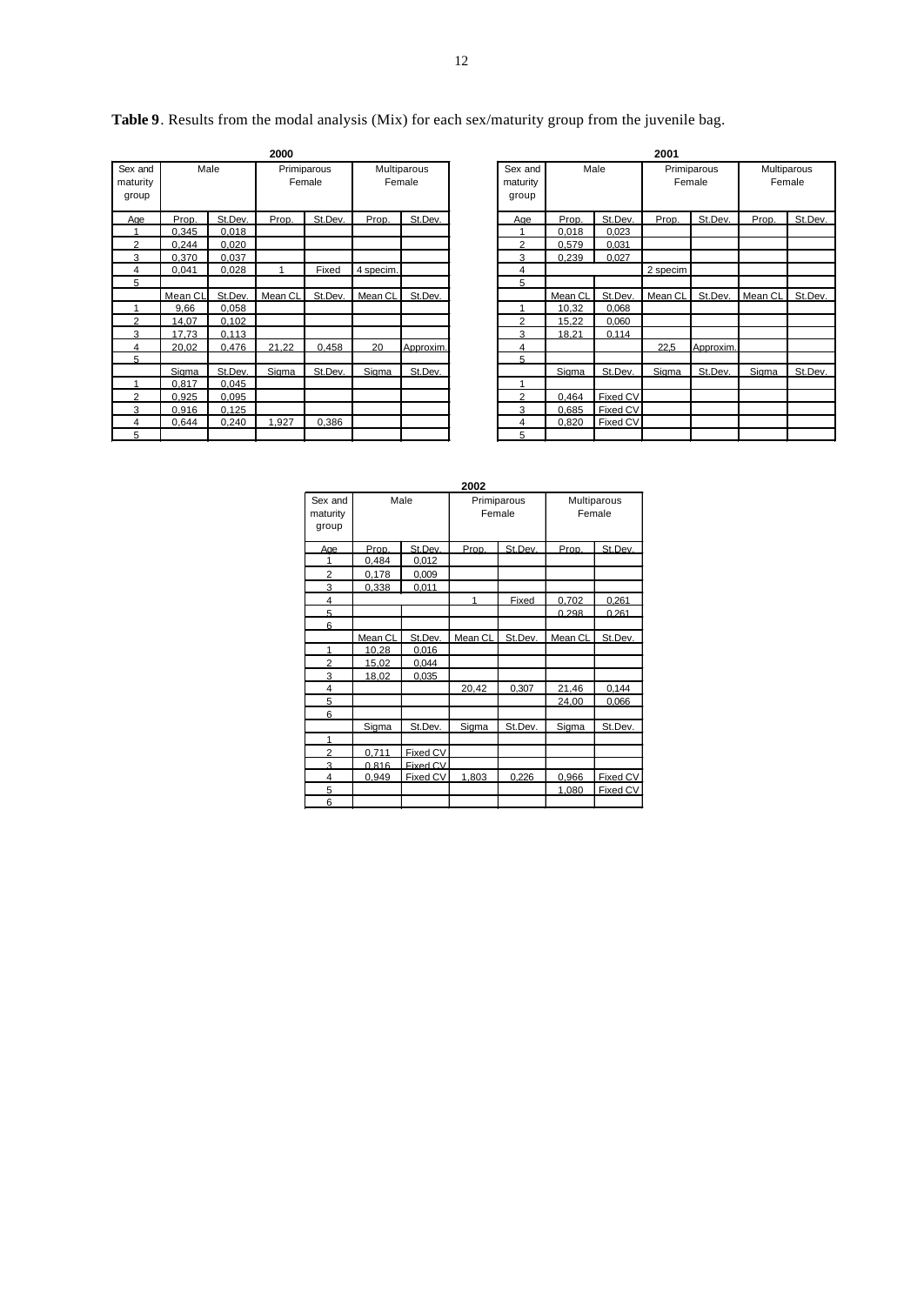| Year      | 1988 | 1989 | 1990 | 1991 | 1992 | 1993 | 1994 | 1995 | 1996 | 1997 | 1998 | 1999 | 2000 | 2001 |       | 2002 Mean CL |
|-----------|------|------|------|------|------|------|------|------|------|------|------|------|------|------|-------|--------------|
| Age group |      |      |      |      |      |      |      |      |      |      |      |      |      |      |       |              |
|           |      |      |      |      |      |      |      |      |      |      |      |      |      |      | 10,4  | 10,4         |
|           |      |      |      |      | 16,8 | 16,0 |      | 15,5 | 14,9 | 15,9 | 14,6 | 15,2 | 14,8 | 15,8 | 15,6  | 15,5         |
|           | 18,0 | 18,3 | 18,4 | 17,5 | 21,3 | 20,4 | 17,5 | 17,0 | 20,9 | 19,9 | 18,9 | 18,0 | 18,3 | 18,1 | 18.5. | 18,8         |
|           | 23,6 | 21.6 | 21,5 | 21,6 | 23,4 | 23,5 | 21,9 | 22,0 | 24.7 | 23,6 | 21,8 | 21,4 | 21.1 | 21,6 | 21,2  | 22,4         |
|           | 26,6 | 25,6 | 23,6 | 23,5 | 24,2 | 26,2 | 25,9 | 25,7 | 25,7 | 25,8 | 24,7 | 23,6 | 24.4 | 24.1 | 23,7  | 25,0         |
|           | 28.7 | 28.2 | 26.8 | 26,8 | 27.0 | 28.7 | 28.1 | 26,5 | 27.2 | 29.2 | 26,7 | 26.1 | 27.1 | 26,4 | 25.7  | 27,4         |
|           |      |      |      |      | 29.0 |      |      | 30.0 | 29.4 |      | 29,1 | 28.4 |      | 29.3 | 28.7  | 29,2         |

**Table 10**. Mean carapace length (mm) at age by years on Flemish Cap survey.

**Table 11**. Abundance ( $10<sup>5</sup>$ ) at age by years on Flemish Cap survey.

| Year      | 1988 | 1989 | 1990 | 1991  | 1992  | 1993 | 1994 | 1995 | 1996 | 1997 | 1998             | 1999  | 2000             | 2001  | 2002  |
|-----------|------|------|------|-------|-------|------|------|------|------|------|------------------|-------|------------------|-------|-------|
| Age group |      |      |      |       |       |      |      |      |      |      |                  |       |                  |       |       |
|           |      |      |      |       |       |      |      |      |      |      |                  |       |                  |       | 118   |
|           |      |      |      |       | 1202  | 2234 |      | 95   | 420  | 97   | 6243             | 998   | 174 <sub>1</sub> | 2598  | 2344  |
|           | 380  | 579  | 2289 | 1576  | 3178  | 2008 | 119  | 473  | 4478 | 1189 | 12855            | 5374  | 4832             | 3457  | 13418 |
|           | 1234 | 740  | 486  | 3943  | 4145  | 1310 | 547  | 2179 | 1456 | 2369 | 7348             | 6194  | 6681             | 11081 | 5337  |
|           | 923  | 1093 | 961  | 4529  | 8662  | 5799 | 754  | 1064 | 1124 | 2282 | 4474             | 5862  | 3698             | 4893  | 9331  |
|           | 18   | 121  | 225  | 1633  | 2717  | 269  | 1625 | 1282 | 509  | 192  | 1616             | 1811  | 798              | 1149  | 1738  |
|           |      |      |      |       | 204   |      |      | 823  | 587  |      | 159 <sup>1</sup> | 120   |                  | 136   | 224   |
| Total     | 2555 | 2533 | 3960 | 11682 | 20107 | 1620 | 3044 | 5917 | 8575 | 6129 | 32694            | 20359 | 16182            | 23313 | 32510 |

Table 12. Biomass estimated (tons) at age by years on Flemish Cap survey.

| Year      | 1988 | 1989 | 1990 | 1991      | 1992  | 1993 | 1994 | 1995 | 1996 | 1997 | 1998  | 1999  | 2000 | 2001  | 2002  |
|-----------|------|------|------|-----------|-------|------|------|------|------|------|-------|-------|------|-------|-------|
| Age group |      |      |      |           |       |      |      |      |      |      |       |       |      |       |       |
|           |      |      |      |           |       |      |      |      |      |      |       |       |      |       |       |
|           |      |      |      |           | 334   | 537  |      | 21   | 81   | 23   | 1127  | 205   | 33   | 598   | 516   |
|           | 129  | 207  | 829  | 494       | 1819  | 998  | 37   | 137  | 2415 | 552  | 5088  | 1837  | 1745 | 1210  | 4976  |
|           | 966  | 441  | 288  | 2355      | 3158  | 1013 | 337  | 381  | 1313 | 1866 | 4483  | 3596  | 3733 | 6665  | 2996  |
|           | 1043 | 1110 | 760  | 3493      | 7661  | 6326 | 779  | 1076 | 167  | 2366 | 4037  | 4672  | 3245 | 4133  | 7514  |
|           | 26   | 165  | 262  | 1869      | 3258  | 383  | 2184 | 1455 | 624  | 289  | 1873  | 1954  | 964  | 1293  | 1798  |
|           |      |      |      |           | 301   |      |      | 1343 | 902  |      | 236   | 166   |      | 207   | 303   |
| Total     | 2164 | 1923 | 2139 | 821<br>11 | 16531 | 9257 | 3337 | 5413 | 6502 | 5096 | 16844 | 12430 | 9720 | 14106 | 18109 |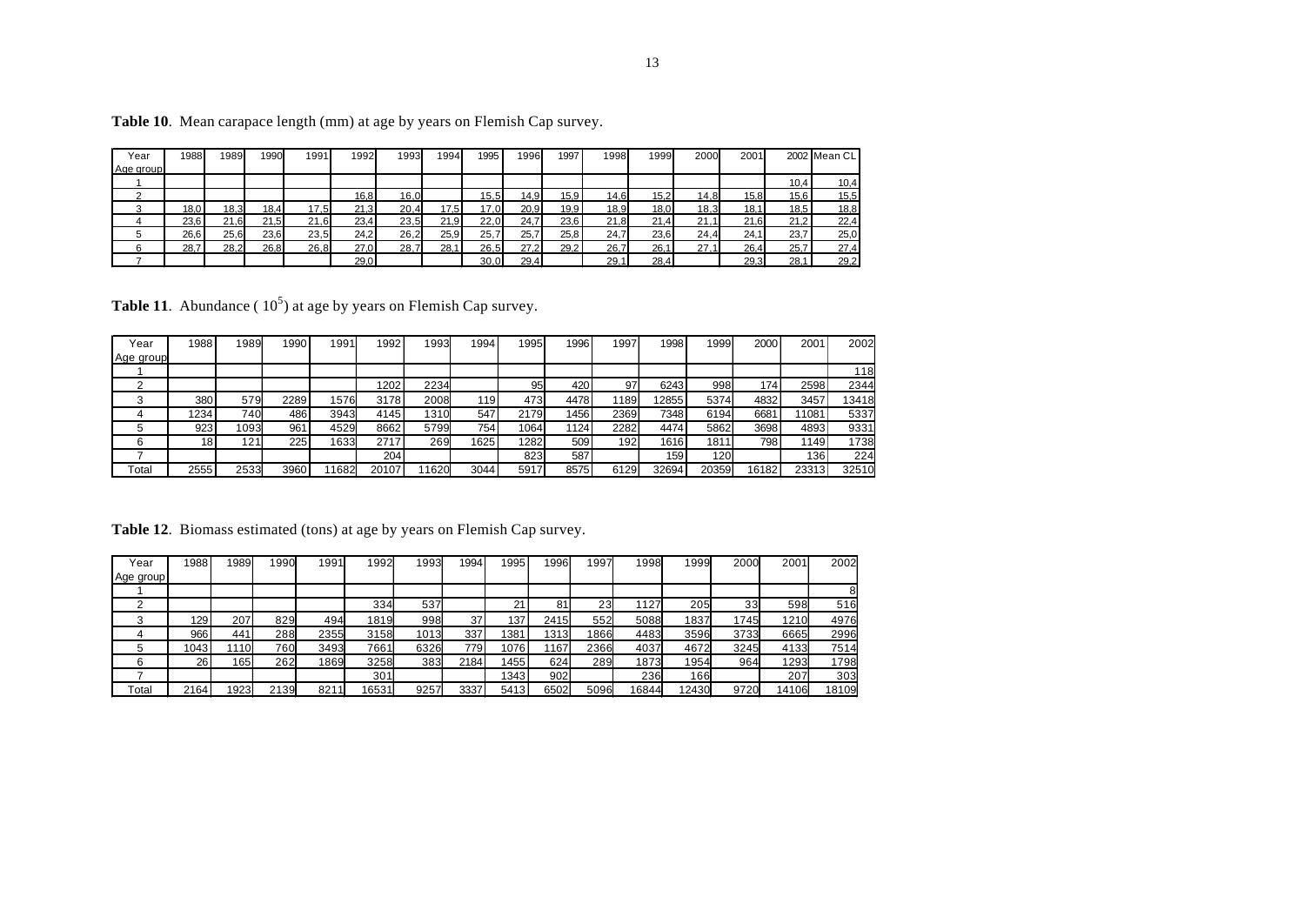

Figure 1. Shrimp catches distribution (kg/tow) in July 2002 on Flemish Cap survey.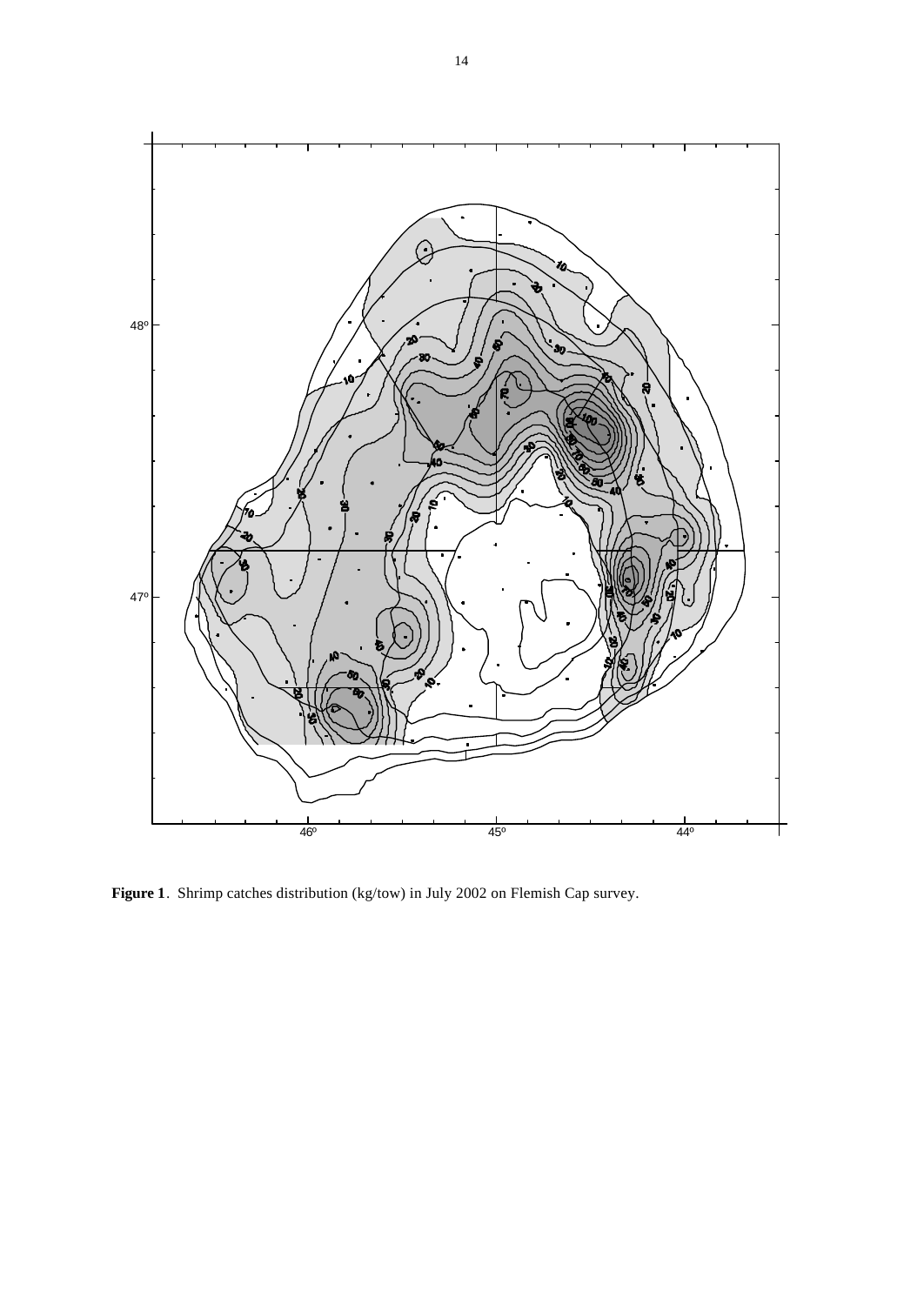

Figure 2. Total biomass and biomass for shrimp bigger than 20 mm CL (adult stock) from Flemish Cap 1988-2002 surveys.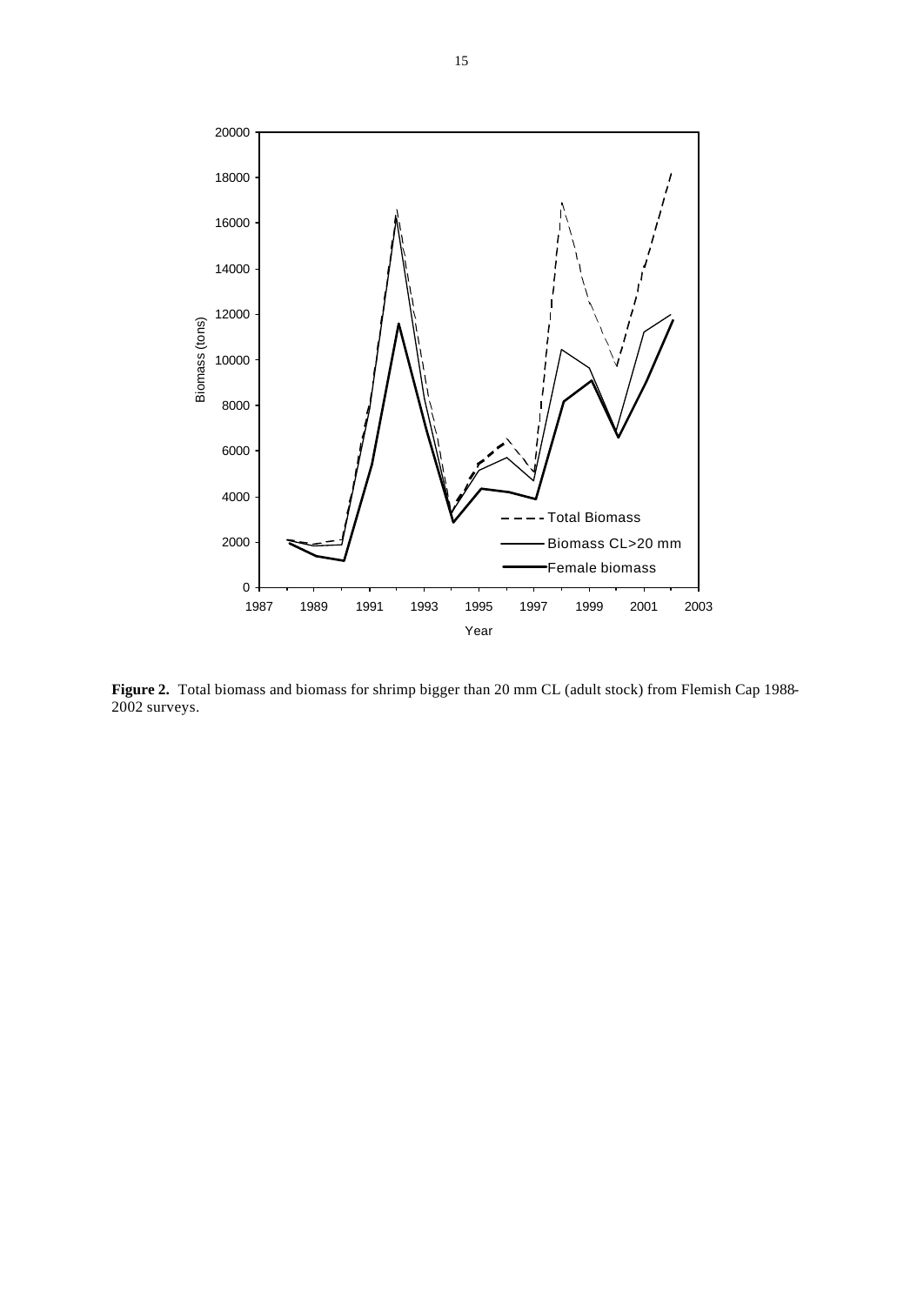

**Figure 3**. Shrimp size distribution on Flemish Cap 1993-2002 surveys.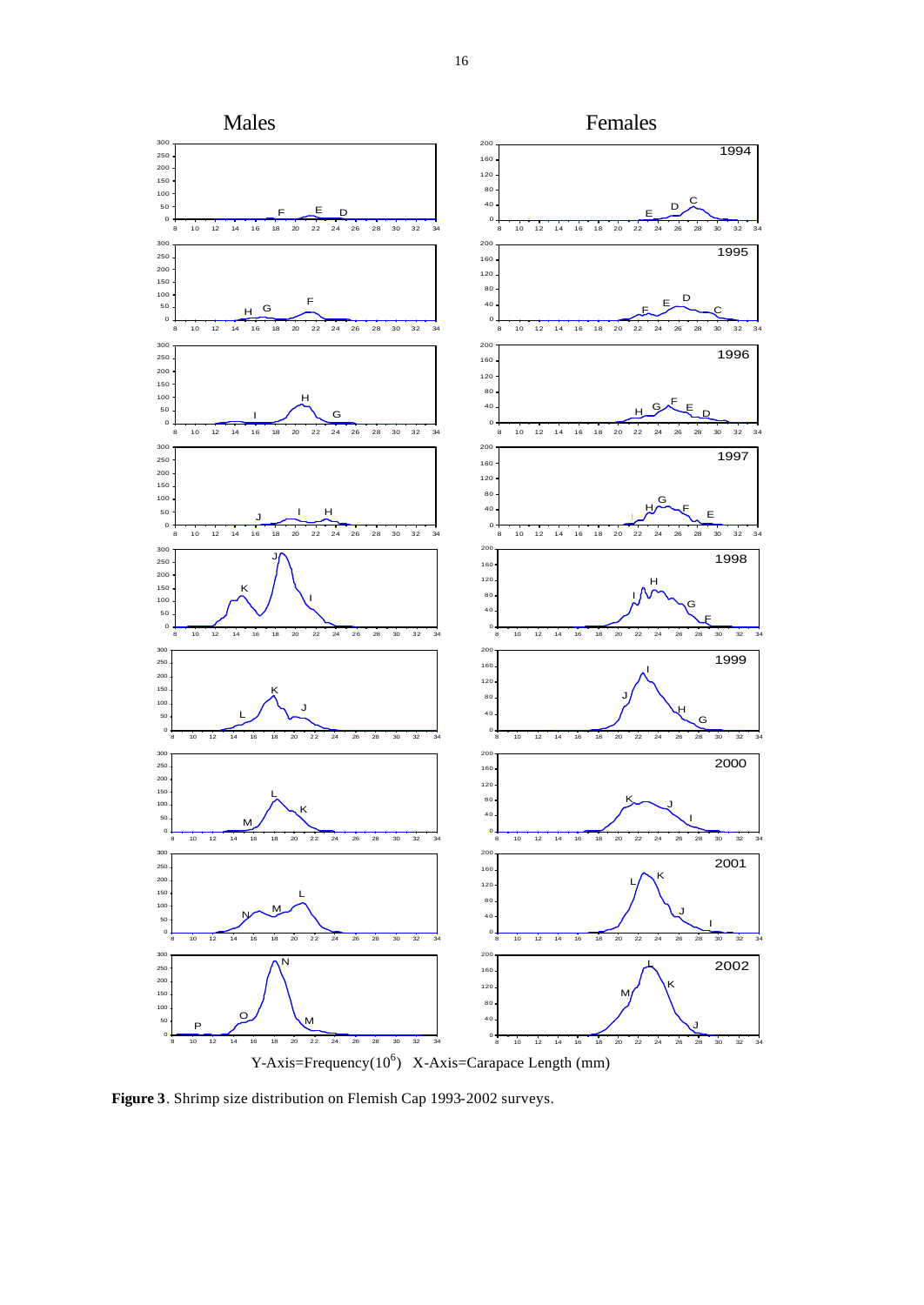





**Figure 4**. Shrimp length-weight relationship by sex in 2002 on Flemish Cap survey.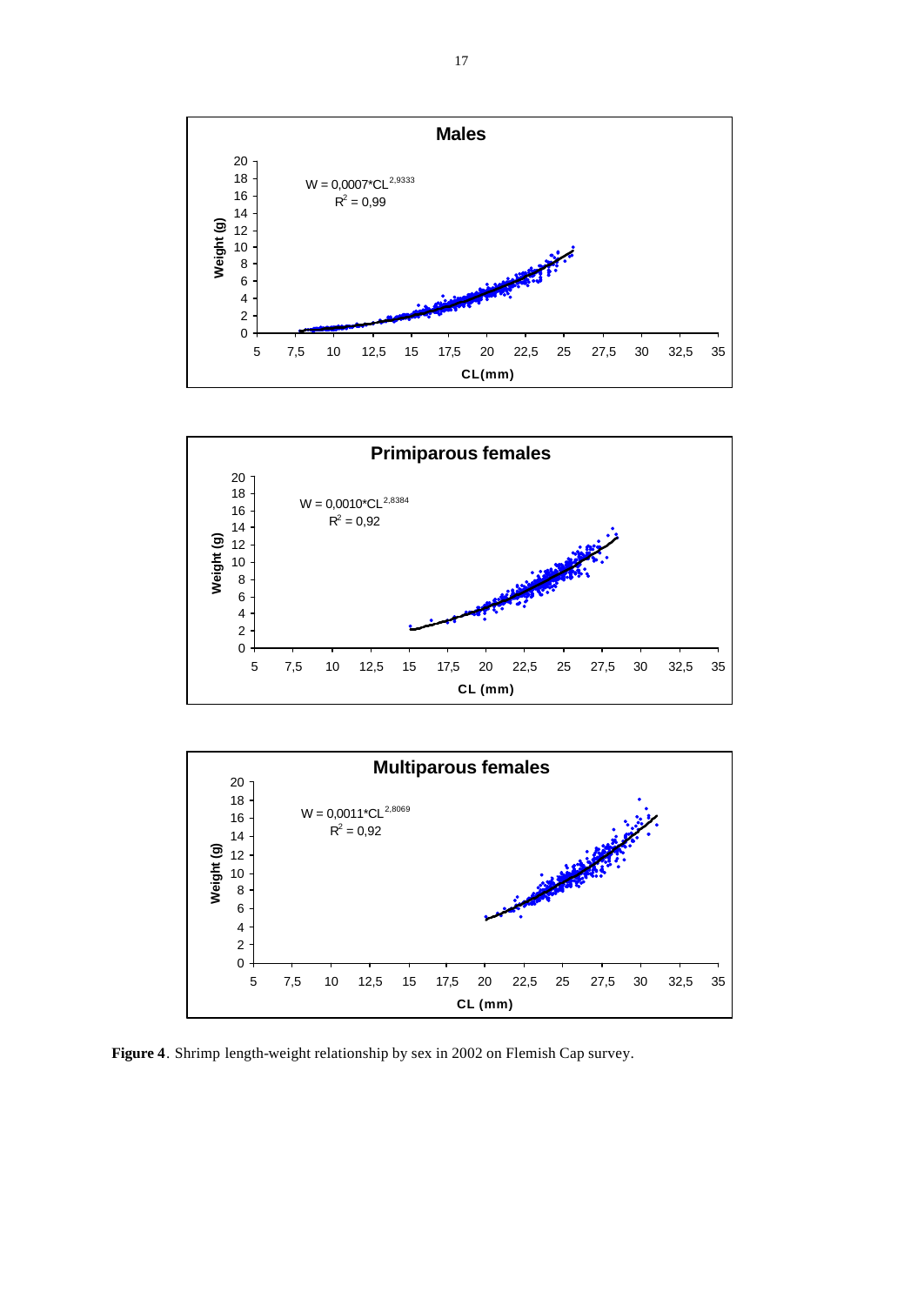

**Figure 5.** Shrimp length distributions from the small mesh size bag on the cod-end, in the 2000, 2001 and 2002 surveys on Flemish Cap.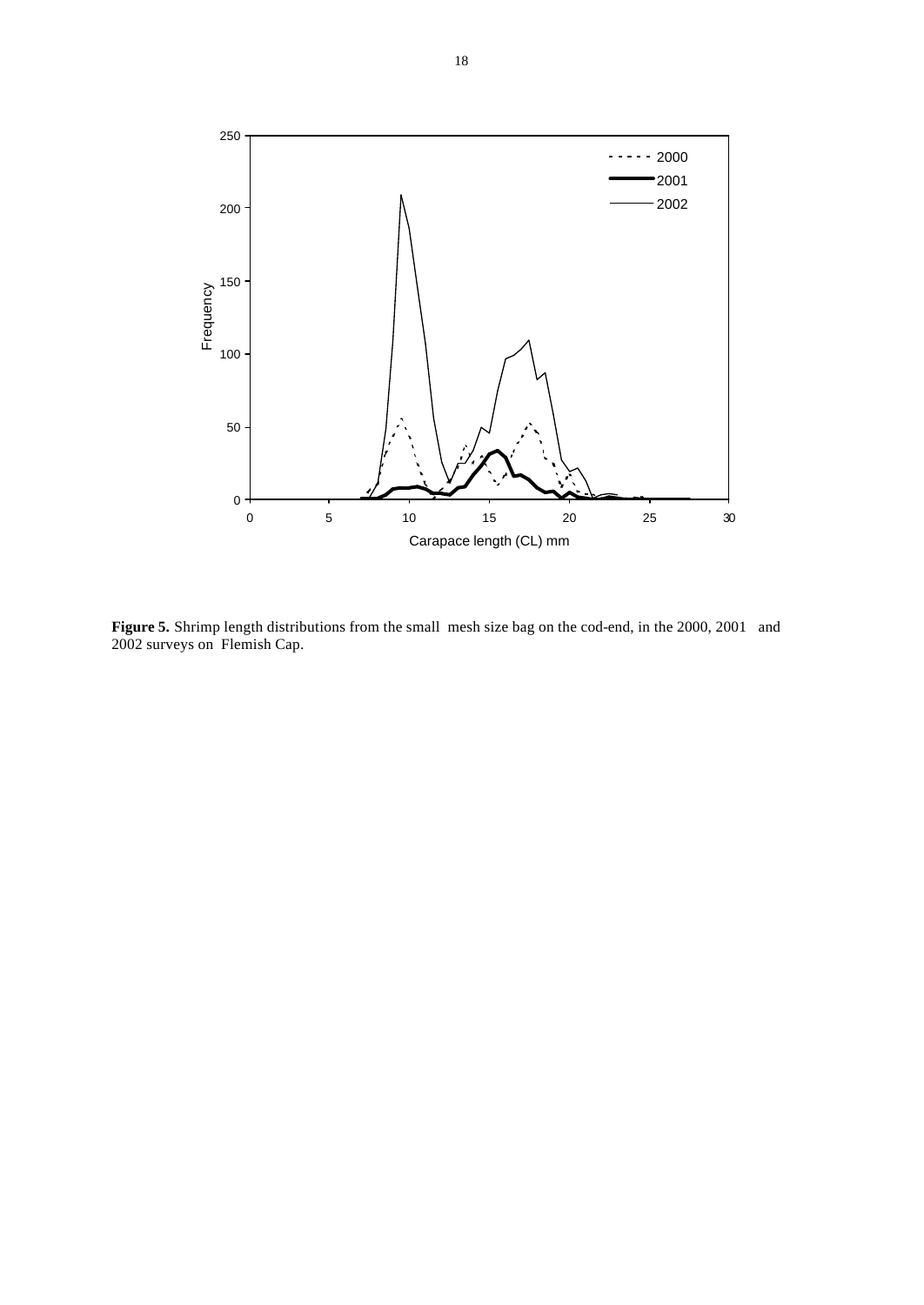



Bag on the cod-end (6 mm)



**Figure 6.** Shrimp modal and age groups in the 2002 survey on Flemish Cap (letters from table 7b, 8 and 9).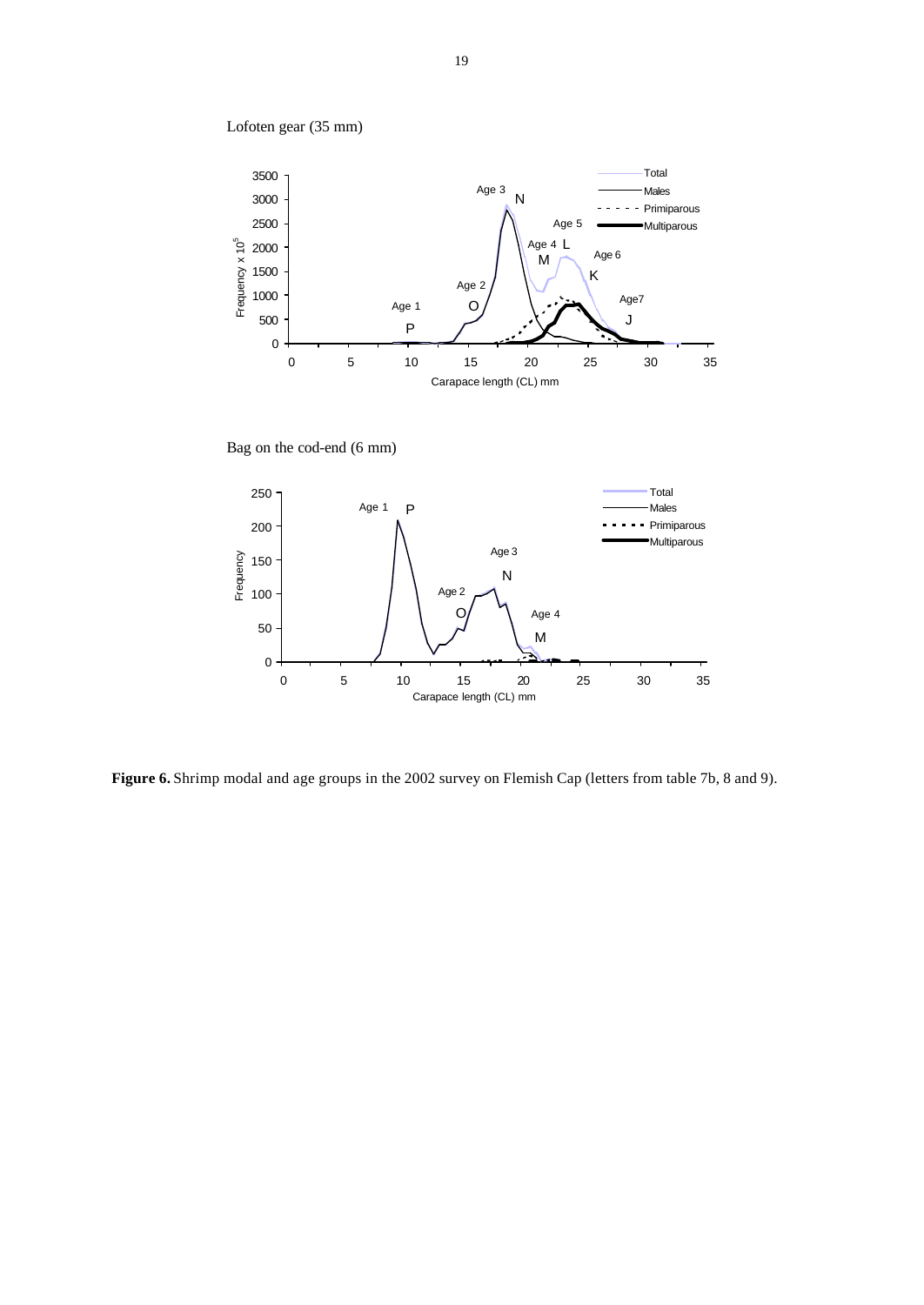

**Figure 7.** Age structure for shrimp in the years 1988-2002 on Flemish Cap surveys (Lofoten gear).